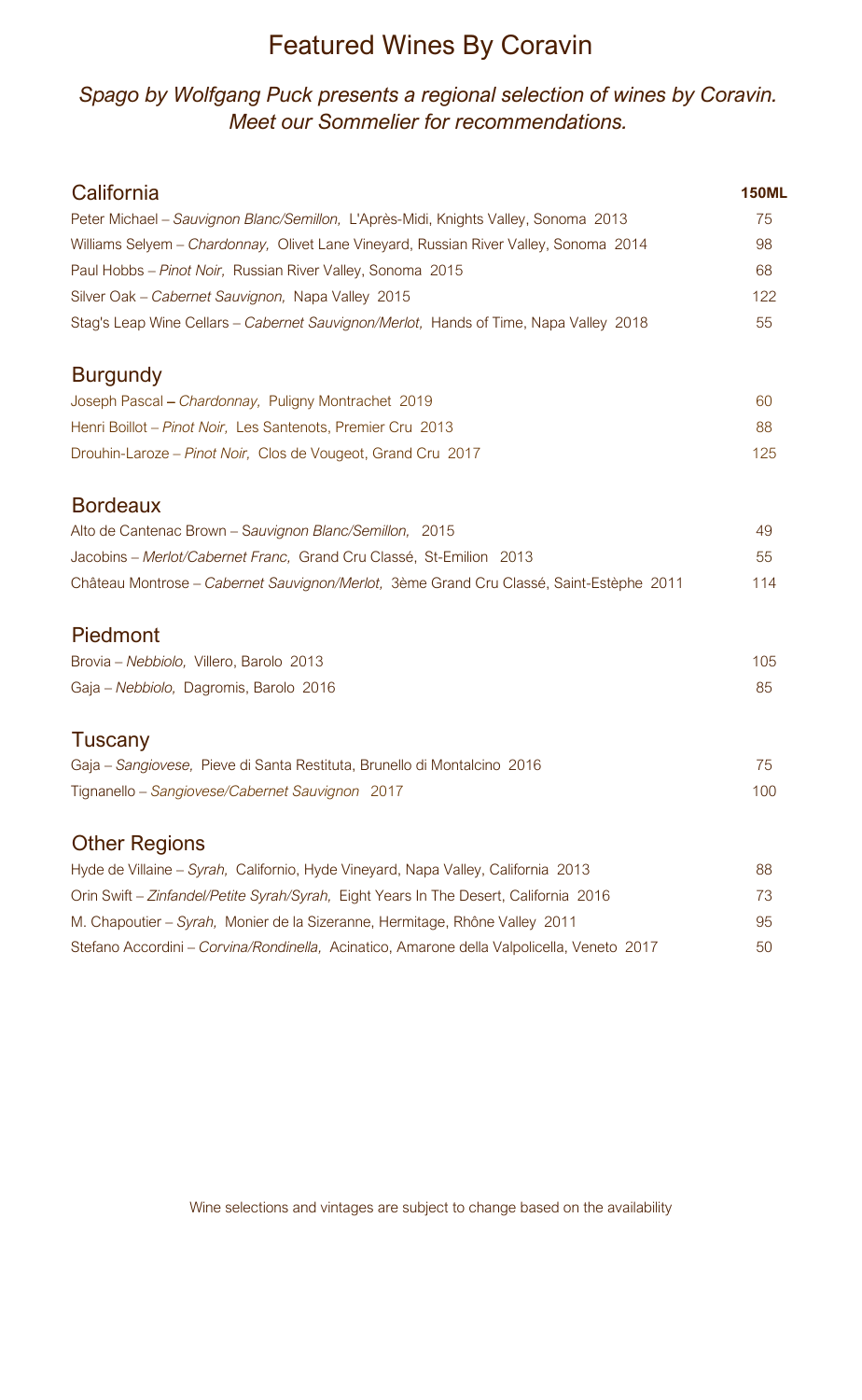# Wine By the Glass

| <b>Sparkling Wine</b>                                                                        | 150ML Bottle |               |
|----------------------------------------------------------------------------------------------|--------------|---------------|
| Moscato d'Asti   Ca'd'gal - Piedmont, Italy NV                                               | 25           | 112           |
| <b>Champagne   Lanson</b> - Black Label, Brut, France NV [1500ml]                            | 42           | 380           |
| <b>Champagne   Henri Giraud</b> - Blanc de Craie, Grand Cru NV                               | 55           | 248           |
| Rosé Champagne   Laurent Perrier - Brut, France NV                                           | 62           | 279           |
| <b>White Wine</b>                                                                            | <b>180ML</b> | <b>Bottle</b> |
| Sauvignon Blanc   Alain Cailbourdin - Boisfleury, Pouilly-Fumé, Loire Valley, France 2020    | 32           | 128           |
| Pinot Grigio   La Tunella - Friuli, Italy 2020                                               | 28           | 112           |
| <b>Riesling   Dr. Loosen</b> - Kabinett, Wehlener Sonnenuhr, Mosel, Germany 2020             | 29           | 116           |
| Grüner Veltliner   Jurtschitsch - Terrassen, Austria 2019                                    | 29           | 116           |
| Viognier   Yves Cuilleron - Les Vignes d'à Côté, France 2018                                 | 32           | 128           |
| Chardonnay   Domaine Vincent Bachelet - Burgunudy, France 2018                               | 32           | 128           |
| Rosé Wine                                                                                    | <b>180ML</b> | <b>Bottle</b> |
| Grenache/Syrah/Cinsault   Mirabeau - Classic, Côtes de Provence, France 2020                 | 28           | 112           |
| <b>Red Wine</b>                                                                              | <b>180ML</b> | <b>Bottle</b> |
| Pinot Noir   Fullerton Wines - Five Faces, Willamette Valley, Oregon, USA 2015               | 35           | 140           |
| Barbera   Cordero di Montezemolo - Barbera d'Alba, Piedmont, Italy 2019                      | 36           | 144           |
| Tempranillo   Bodegas La Horra - Corimbo, Ribera Del Duero, Spain 2017                       | 35           | 140           |
| Cabernet Sauvignon/Cabernet Franc   Le Menut des Jacobins - St-Emilion, France 2015          | 34           | 136           |
| Cabernet Sauvignon   Double Canyon - Horse Heaven Hills, Washington State, USA 2016          | 35           | 140           |
| <b>Shiraz   Frankland Estate</b> - Isolation Ridge Vineyard, Frankland River, Australia 2018 | 35           | 140           |
| <b>Sweet Wine</b>                                                                            | <b>90ML</b>  | <b>Bottle</b> |
| Furmint   Hétszölö - Domaine Imperial, Tokaji Édes Szamorodni, Hungary 2017 [500ml]          | 26           | 130           |
| <b>Fortified Wine</b>                                                                        | <b>90ML</b>  | <b>Bottle</b> |
| <b>Banyuls   M. Chapoutier</b> - Bila-Haut, Roussillon, France 2018 [500ml]                  | 25           | 125           |
| <b>Sherry   Gonzalez Byass</b> - Pedro Ximenez, Nectar, Spain [375ml]                        | 23           | 92            |
| <b>Port   Dalva</b> - 20-year Dry White Port, Portugal                                       | 42           | 335           |
| Port   Cockburns - 10-year Tawny, Port, Portugal [500ml]                                     | 32           | 160           |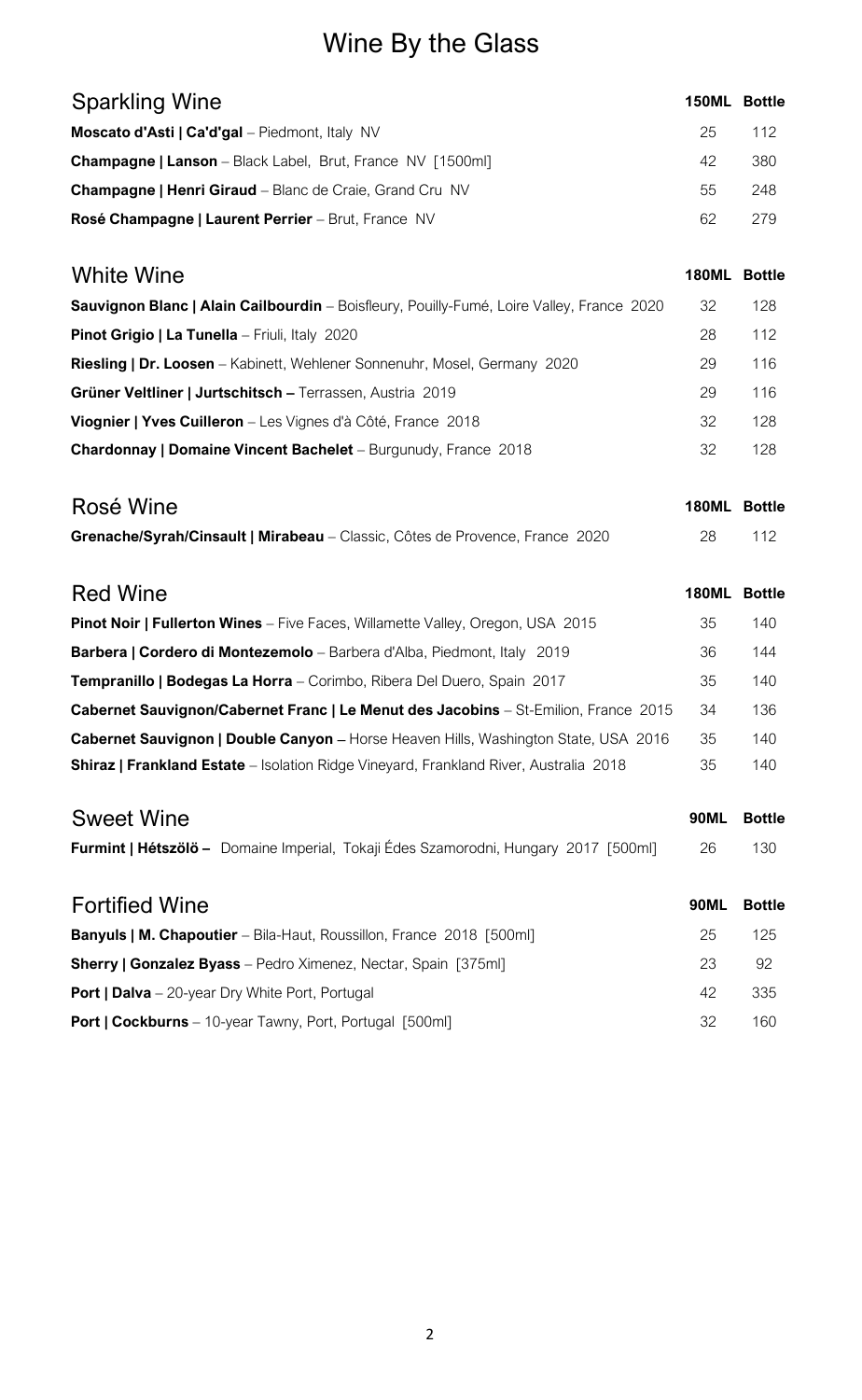# Small Format

# Champagne

#### Brut

| Krug – Grande Cuvée NV       | 375ml | 385 |
|------------------------------|-------|-----|
| Moët & Chandon - Imperial NV | 375ml | 165 |
| Pol Roger – Brut Reserve NV  | 375ml | 115 |
| Ruinart - Blanc de Blancs NV | 375ml | 205 |
| Taittinger – NV              | 375ml | 135 |
|                              |       |     |

375ml 165

# Rosé

| Billecart-Salmon - NV |  |
|-----------------------|--|

# White Wine

#### France

| Alphonse Mellot - Sauvignon Blanc, La Moussière, Sancerre, Loire Valley 2018      | 375ml | 100 |
|-----------------------------------------------------------------------------------|-------|-----|
| A. Cailbourdin - Sauvignon Blanc, Pouilly-Fumé, Loire Valley 2018                 | 375ml | 80  |
| E. Guigal – Viognier/Roussanne/Marsanne, Cotes-du-Rhône, Rhône Valley 2016        | 375ml | 65  |
| Joseph Drouhin - Chardonnay, Chablis Premier Cru, Burgundy 2018                   | 375ml | 110 |
| Vincent Girardin - Chardonnay, Vieilles Vignes, Meursault, Burgundy 2017          | 375ml | 140 |
| Vincent Girardin - Chardonnay, Les Combettes, Puligny-Montrachet Premier Cru 2017 | 375ml | 220 |
| Vincent Girardin - Chardonnay, Les Combettes, Puligny-Montrachet Premier Cru 2018 | 375ml | 220 |
| Vincent Girardin - Chardonnay, Morgeot, Chassagne-Montrachet Premier Cru 2018     | 375ml | 180 |
| William Fèvre - Chardonnay, Chablis, Burgundy 2019                                | 375ml | 95  |
| Italy                                                                             |       |     |

| Lis Neris - Pinot Grigio, Friuli Isonzo, Italy 2017  | 375ml | - 80 |
|------------------------------------------------------|-------|------|
| Gaja – Chardonnay, Gaia & Rey, Langhe, Piedmont 2015 | 375ml | 395  |

#### Australia

Shaw + Smith – *Chardonnay*, M3, Adelaide Hills 2017 375ml 90

# Red Wine

### Burgundy | France

| 375ml | 120 |
|-------|-----|
| 375ml | 165 |
| 375ml | -80 |
| 375ml | -88 |
| 375ml | 190 |
| 375ml | 135 |
|       |     |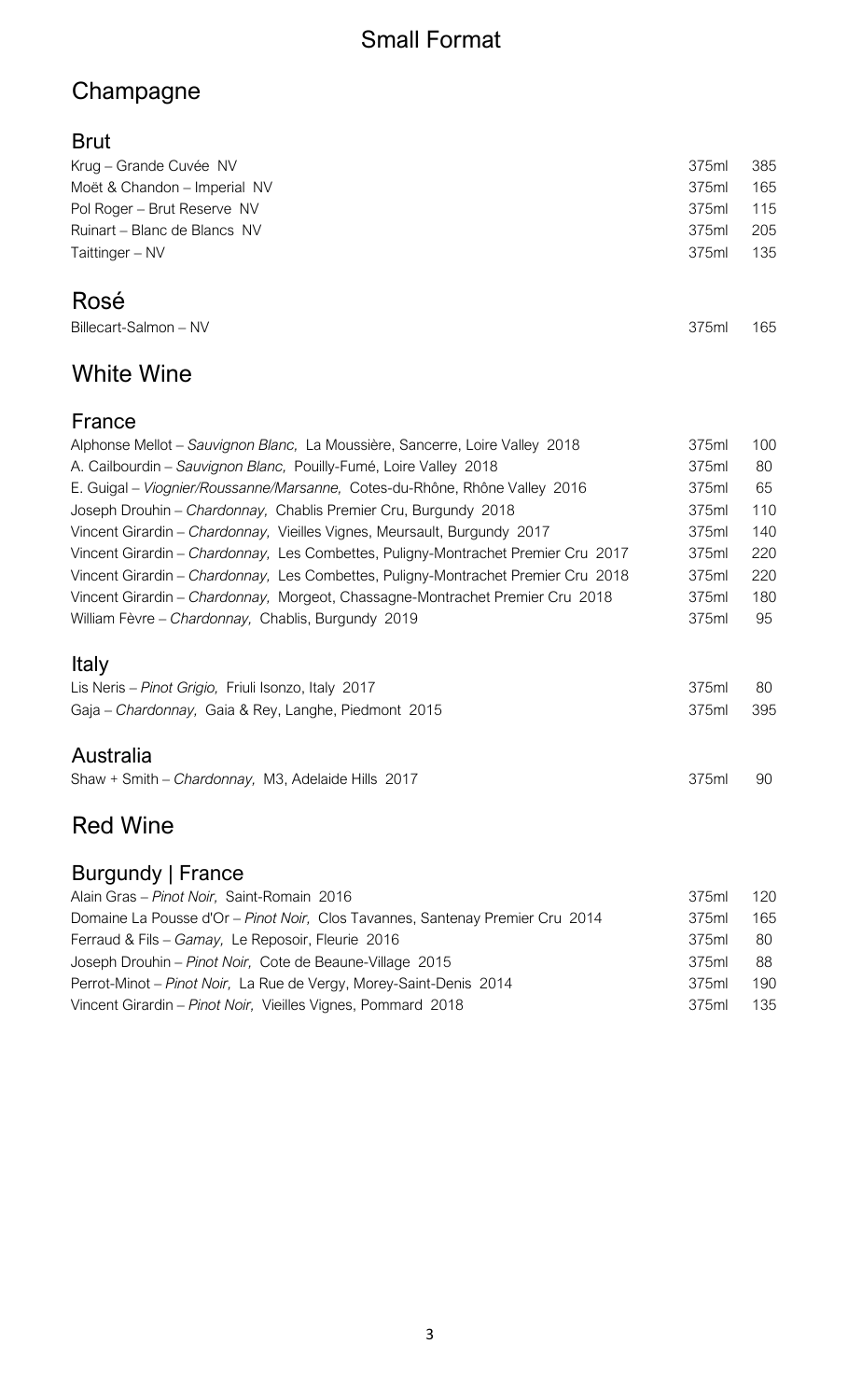# Small Format (continued)

# Bordeaux | France

| Château Cantenac Brown - Cabernet Sauvignon & Blend, Grand Cru Classé, Margaux 2005     | 375ml | 285 |
|-----------------------------------------------------------------------------------------|-------|-----|
| Château Lynch-Bages - Cabernet Sauvignon & Blend, 5ème Grand Cru Classé, Pauillac 2014  | 375ml | 310 |
| Château Montrose - Cabernet Sauvignon & Blend, Grand Cru Classé, Saint-Estèphe 2013     | 375ml | 235 |
| Château Simard - Merlot/Cabernet Franc, Saint-Émilion Grand Cru 2011                    | 375ml | 100 |
| Le Pauillac de Latour - Merlot/Cabernet Sauvignon, Pauillac 2014                        | 375ml | 220 |
| Château Sociando-Mallet - Cabernet Sauvignon & Blend, Haut-Médoc 2012                   | 375ml | 160 |
| Rhône Valley   France                                                                   |       |     |
| M. Chapoutier - Syrah, Les Meysonniers, Crozes-Hermitage 2018                           | 375ml | 85  |
| Yves Cuilleron - Syrah/Viognier, Bassenon, Côte-Rôtie 2017                              | 375ml | 190 |
| Italy                                                                                   |       |     |
| Antinori - Cabernet Sauvignon/Merlot/Syrah, Guado al Tasso, Il Bruciato, Bolgheri 2018  | 375ml | 90  |
| Antinori - Sangiovese, Villa Antinori, Chianti Classico, Riserva, Tuscany 2015          | 375ml | 90  |
| Cordero Di Montezemolo - Nebbiolo, Monfalletto, Barolo, Piedmont 2016                   | 375ml | 165 |
| Gaja - Nebbiolo, Sperss, Langhe, Piedmont 2010                                          | 375ml | 430 |
| Gaja - Nebbiolo, Barbaresco, Piedmont 2012                                              | 375ml | 395 |
| Mastrojanni - Sangiovese, Brunello di Montalcino, Tuscany 2014                          | 375ml | 150 |
| Musella - Corvina/Corvinone/Rondinella, Amarone della Valpolicella, Veneto 2013         | 375ml | 160 |
| Tignanello - Sangiovese/Cabernet Sauvignon, Tignanello, Tuscany 2015                    | 375ml | 220 |
| Australia                                                                               |       |     |
| Torbreck - Grenache/Shiraz/Mataro, The Steading, Barossa Valley 2018                    | 375ml | 150 |
| <b>USA</b>                                                                              |       |     |
| Opus One - Cabernet Sauvignon and Blend, Napa Valley 2016                               | 375ml | 800 |
| Pine Ridge Vineyards - Cabernet Sauvignon, Napa Valley 2018                             | 375ml | 190 |
| Ridge - Cabernet Sauvignon/Merlot/Petit Verdot, Monte Bello, Centra Coast 2014          | 375ml | 175 |
| Ridge - Zinfandel/Carignane/Petit Syrah, Geyserville, Alexandey Valley, California 2016 | 375ml | 140 |
| Seghesio - Zinfandel, Sonoma, California 2018                                           | 375ml | 100 |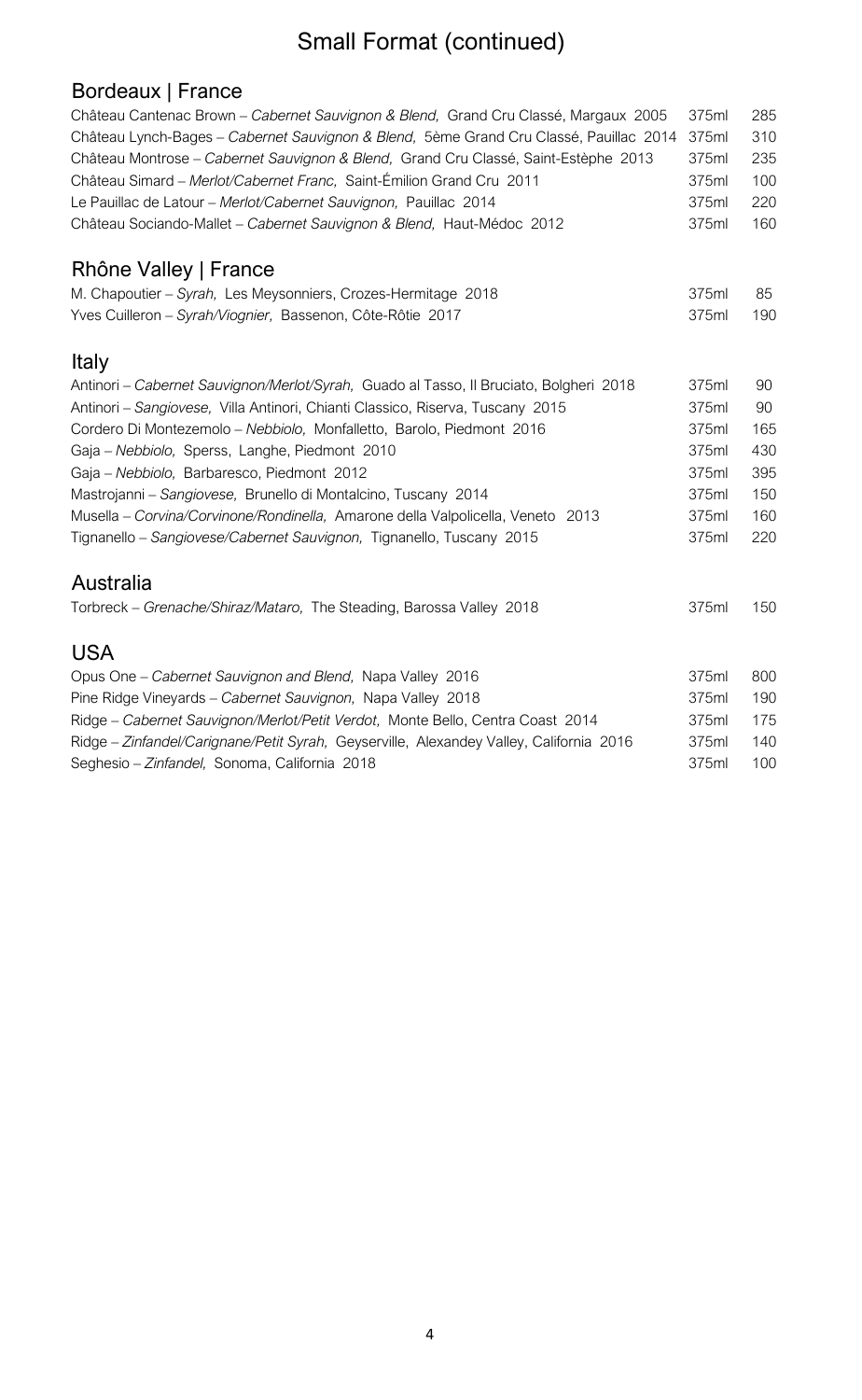# Large Format

# Champagne

### Brut

| Billecart-Salmon - Reserve NV                | 1500ml | 440  |
|----------------------------------------------|--------|------|
| Henri Giraud – Fût de Chêne, Aÿ Grand Cru NV | 1500ml | 1160 |
| Henri Giraud – Argonne, Aÿ Grand Cru 2002    | 1500ml | 2400 |
| Moët & Chandon - Dom Perignon, Luminous 2009 | 1500ml | 1500 |
| Krug – 1995                                  | 1500ml | 3650 |
| Lanson – Black Label NV                      | 1500ml | 380  |
| Louis Roederer - NV                          | 1500ml | 460  |
| Louis Roederer - Cristal 2009                | 1500ml | 1950 |
| Ruinart – Blanc de Blancs NV                 | 1500ml | 845  |
| Taittinger - NV                              | 1500ml | 470  |
| Rosé                                         |        |      |
| Armand de Brignac - NV                       | 1500ml | 3240 |
| Billecart-Salmon - NV                        | 1500ml | 600  |
| Henri Giraud - Aÿ Grand Cru NV               | 1500ml | 530  |
| Taittinger - NV                              | 1500ml | 585  |

### White Wine

| Louis-Benjamin Dagueneau - Sauvignon Blanc, Silex, Pouilly Fumé, Loire Valley 2014 | 1500ml 1100 |       |
|------------------------------------------------------------------------------------|-------------|-------|
| Voyager Estate - Chardonnay, Margaret River, Australia 2014                        | 1500ml      | - 280 |
| Famille Perrin - Grenache Blanc/Marsanne/Roussanne, Cotes-du-Rhône, France 2015    | 1500ml      | - 230 |
| Antinori - Chardonnay/Grechetto, Cervaro della Salla, Umbria, Italy 2014           | 1500ml      | - 520 |

# Red Wine

### France

| Camille Giroud - Pinot Noir, Clos des Epeneaux, Pommard Premier Cru, Burgundy 1990 | 1500ml | 2780 |
|------------------------------------------------------------------------------------|--------|------|
| Château Duhart-Milon - Cabernet Sauvignon/Merlot, 4ème Cru Classé, Pauillac 2010   | 1500ml | 1200 |
| Château Fombrauge - Merlot/Cabernet Franc, Grand Cru Classé, Saint-Émilion 2012    | 1500ml | 380  |
| Château Margaux - Cabernet Sauvignon & Blend, 1er Grand Cru Classé, Margaux 1996   | 1500ml | 8000 |
| Château La Mission Haut-Brion - Cabernet Sauvignon & Blend, Pessac-Léognan 2010    | 1500ml | 6500 |
| Château Simard - Merlot/Cabernet Franc, Saint-Émilion Grand Cru, Bordeaux 2011     | 1500ml | 300  |
| Clos du Papes - Grenache/Syrah/Mourvedre, Châteauneuf-du-Pape, Rhône Valley 2010   | 1500ml | 1400 |
| E. Guigal - Syrah, Brune Et Blonde, Côte-Rôtie, Rhône Valley 2011                  | 1500ml | 500  |
|                                                                                    |        |      |

# Italy

| Antinori - Merlot, Cont'Ugo, Bolgheri, Tuscany 2012                                    | 1500ml | 480 |
|----------------------------------------------------------------------------------------|--------|-----|
| Antinori - Sangiovese, Chianti Classico, Riserva, Tuscany 2013                         | 1500ml | 450 |
| Gaja – Sangiovese, Pieve di Santa Restituta, Brunello di Montalcino, Tuscany 2014      | 1500ml | 600 |
| Girolamo Russo – Nerello Cappuccio/Mascalese, Etna Rosso A'Rina, Sicily 2014           | 1500ml | 305 |
| Isole e Olena – Sangiovese, Chianti Classico, Tuscany 2014                             | 1500ml | 300 |
| Podernuovo A Palazzone - Montepulciano/Cabernet Sauvignon, Therra, Tuscany, Italy 2013 | 1500ml | 264 |
| Renato Ratti - Nebbiolo, Marcenasco, Barolo, Piedmont 2014                             | 1500ml | 433 |
| Volpaia - Sangiovese, Coltassala, Chianti Classico, Riserva, Tuscany 2009              | 1500ml | 535 |
|                                                                                        |        |     |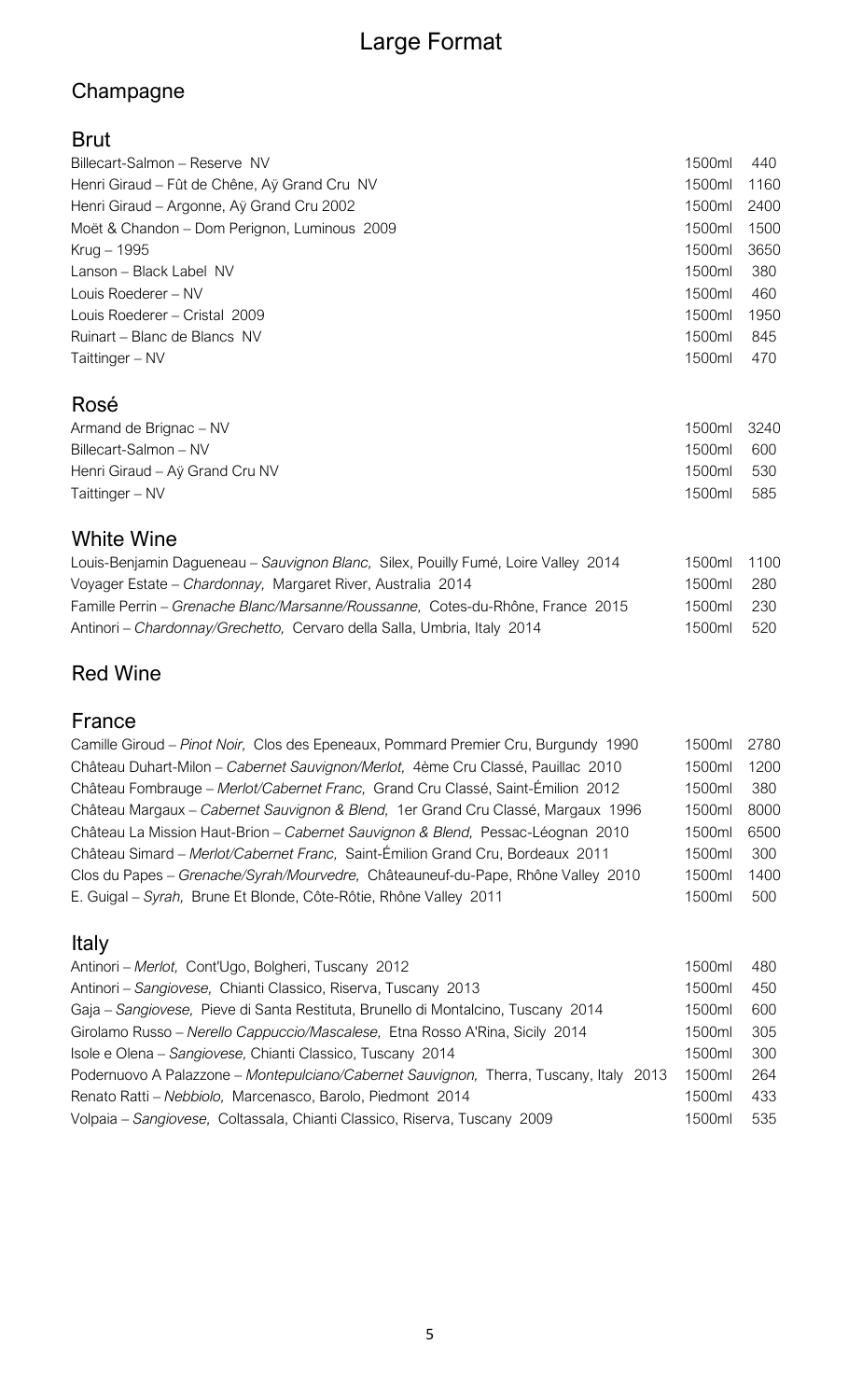# Large Format (continued)

| Australia                                            |             |       |
|------------------------------------------------------|-------------|-------|
| Torbreck – Shiraz, Struie, Barossa Valley 2013       | 1500ml      | 525   |
| Torbreck – Shiraz, The Factor, Barossa Valley 2007   | 1500ml 1150 |       |
| Torbreck – Shiraz, The Factor, Barossa Valley 2010   | 1500ml      | 1000  |
| Torbreck – Shiraz, Woodcutter's, Barossa Valley 2015 | 1500ml      | - 345 |

#### USA

| Amuse Bouche - Merlot/Cabernet Franc, Napa Valley 2008                                   | 5000ml | 24895 |
|------------------------------------------------------------------------------------------|--------|-------|
| Coup de Foudre – Cabernet Sauvignon, Napa Valley 2006                                    | 1500ml | 1200  |
| Dominus - Cabernet Sauvignon/Cabernet Franc/Petit Verdot, Napa Valley 1991               | 1500ml | 3245  |
| Opus One – Cabernet Sauvignon and Blend, Napa Valley 2014                                | 1500ml | 3250  |
| Opus One – Cabernet Sauvignon and Blend, Napa Valley 2015                                | 1500ml | 3300  |
| Ridge - Zinfandel/Carignane/Petit Syrah, Geyserville, Alexandey Valley, California 2017  | 1500ml | 425   |
| Ridge - Zinfandel/Petite Sirah/Petit Carignane, Lytton Springs, Dry Creek Valley 2007    | 1500ml | 390   |
| Silver Oak - Cabernet Sauvignon, Napa Valley 2014                                        | 1500ml | 985   |
| Sinatra Family Estate - Cabernet Sauvignon/Cabernet Franc/Petit Verdot, Napa Valley 2007 | 5000ml | 24895 |
| Wolfgang Puck   Schrader – Cabernet Sauvignon, Beckstoffer-Georges III, Napa Valley 2010 | 1500ml | 1000  |
| Wolfgang Puck   Schrader – Cabernet Sauvignon, Beckstoffer-Georges III, Napa Valley 2011 | 3000ml | 2450  |
| Wolfgang Puck   Schrader - Cabernet Sauvignon, Beckstoffer-Georges III, Napa Valley 2009 | 6000ml | 4850  |
| <b>A</b>                                                                                 |        |       |

#### Chile

| Lapostolle - Merlot, Cuvée Alexandre, Apalta Vineyard, Cochagua Valley 2011 |  |  | 1500ml 250 |  |
|-----------------------------------------------------------------------------|--|--|------------|--|
|                                                                             |  |  |            |  |

### Spain

Roda – Tempranillo/Graciano, Rioja Reserva 2012 1500ml 520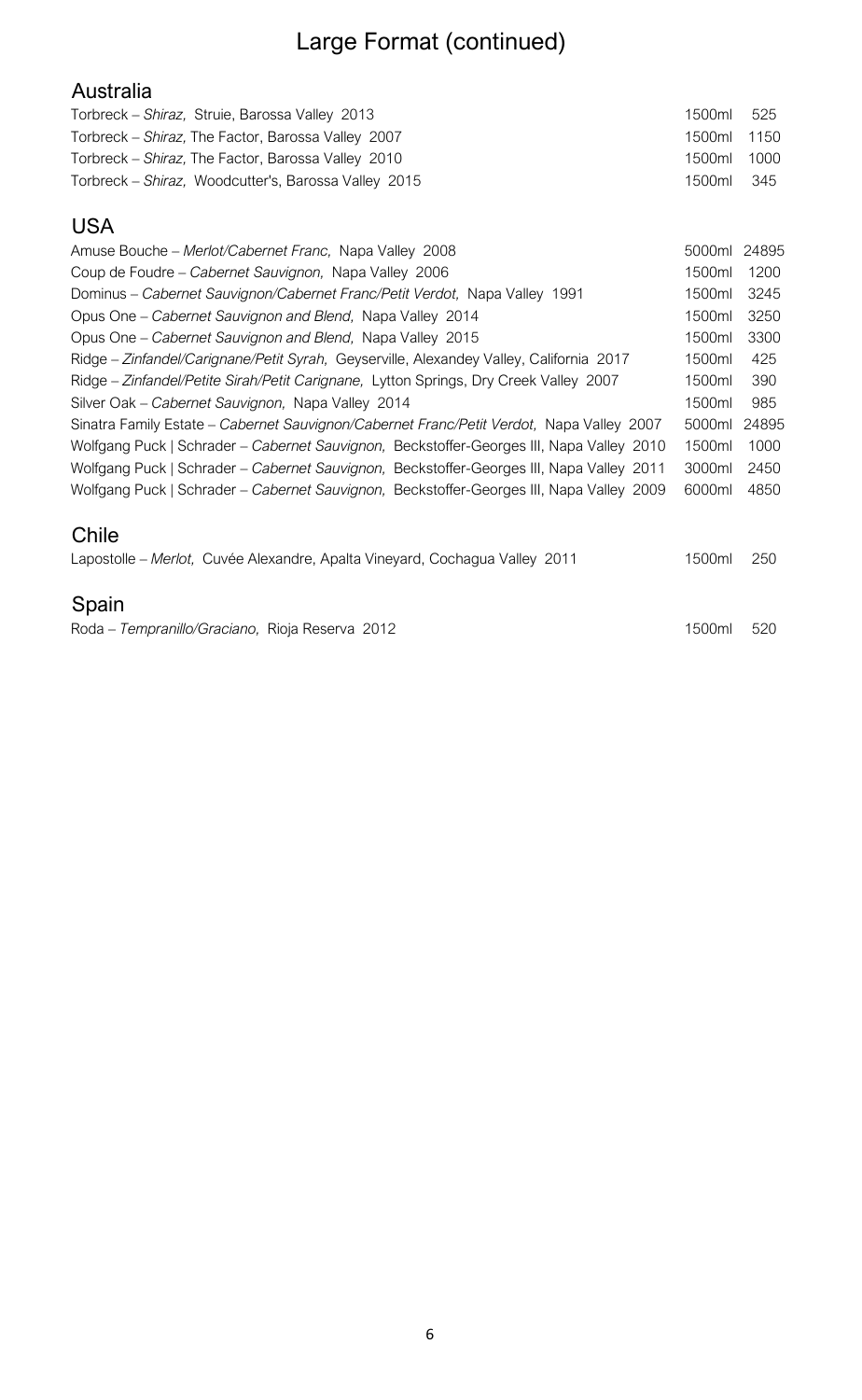# **Champagne**

### Armand de Brignac

*12th and 13th generation wine growers, Jean-Jacques Cattier and his son, Alexandre, craft the prestige cuvées of Armand de Brignac. Their dream was to create a champagne of the most exceptional quality, that would represent the best of the best from the region, where their family have grown vines for more than 250 years. The Cattier family is based in the Montagne de Reims and own 33 hectares of vines across some of the most lauded crus in Champagne.*

| Armand de Brignac – Green NV         | 1200 |
|--------------------------------------|------|
| Armand de Brignac – Gold NV          | 1050 |
| Armand de Brignac – NV Rosé          | 1600 |
| Armand de Brignac – NV Rosé [1500ml] | 3240 |

### Billecart-Salmon

*Founded in 1818 by Nicolas Francois Billecart and Elisabeth Salmon, the house of Billecart-Salmon is now in the hands of sixth-generation Antoine Roland-Billecart. Guided by nearly two centuries of relentless passion, the Billecart-Salmon House preserves the best of ancestral traditions, carefully combined with the assets of modern technology. Winegrowers, oenologists, cellar masters and grape-pickers are all heirs to the tradition of quality exemplified by this remarkable family estate.*

| Billecart-Salmon - Reserve NV                            | 220  |
|----------------------------------------------------------|------|
| Billecart-Salmon - Reserve NV [1500ml]                   | 440  |
| Billecart-Salmon – Le Clos Saint-Hilaire 1996            | 1488 |
| Billecart-Salmon – Le Clos Saint-Hilaire 1998            | 1400 |
| Billecart-Salmon – Cuvée Nicolas François Billecart 2002 | 656  |
| Billecart-Salmon – Cuvée Nicolas François Billecart 2006 | 565  |
| Billecart-Salmon – Cuvée Louis, Blanc de Blancs 2007     | 570  |
| Billecart-Salmon - NV Rosé [375ml]                       | 165  |
| Billecart-Salmon - NV Rosé                               | 295  |
| Billecart-Salmon - NV Rosé [1500ml]                      | 600  |
| Billecart-Salmon – Cuvée Elisabeth Salmon 2006 Rosé      | 525  |

# Bollinger

Bollinger – Special Cuvee, Grand Cru NV 295 *The Bollinger champagne House has created prestigious champagnes with character, distinguished by their elegance and complexity, since 1829. These outstanding wines are the result of rigorous attention to detail, for Bollinger accepts nothing less than excellence. This exemplifies the inimitable elegance for which the Champagne region is renowned and which has so impressed the Court of England that the House has been awarded the Royal Warrant since 1884.*

| Bollinger – La Grande Année 2004 | 465 |
|----------------------------------|-----|
| Bollinger – La Grande Année 2007 | 535 |
| Bollinger – Grand Cru NV Rosé    | 325 |
|                                  |     |

# Bruno Paillard

*Bruno Paillard Champagne is an independent, family-run house. Its exceptional vineyards are located in the heart of the Champagne region. The wines have a highly personal style characterized by stringent quality control at every stage of the process.The house was the first to indicate the date of disgorgement on its bottles so that our clients can choose when to taste the champagne. The style is a marriage of elegance and complexity with remarkable purity, a true freshness and a silky texture.*

Bruno Paillard – Première Cuvée NV 280 Bruno Paillard – N.P.U. 2003 Rosé 735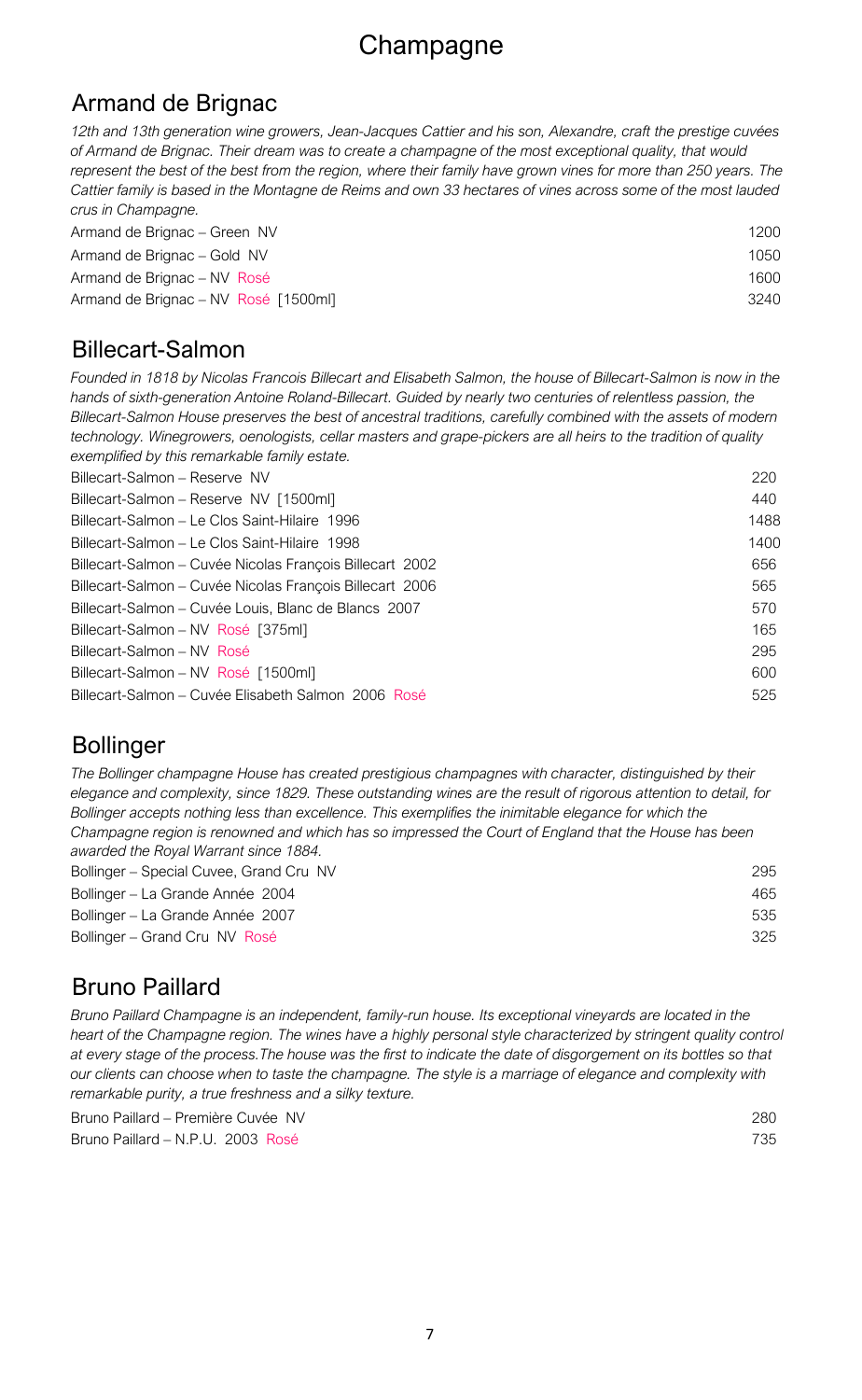# Camille Savès

*The Savès family has lived in the heart of Bouzy since 1894 with Eugène Savès, an agricultural engineer by trade, founded the house when he married Anaïs Jolicoeur, the daughter of a Wine producer from this picturesque village. Since then, over the years, Louis, Camille and Hervé have followed in their father's footsteps as head of the House, perpetuating the family values that established its reputation. The Savès family perform each stage of the process, from pressing to dispatching, on their estate.*

| Camille Savès – Carte d'Or, Grand Cru NV             | 350 |
|------------------------------------------------------|-----|
| Camille Savès – Cuvée Anaïs Jolicœur, Grand Cru 2008 | 495 |
| Camille Savès – Grand Cru NV Rosé                    | 390 |

# Egly-Ouriet

*Egly-Ouriet Champagne is sensual, unforgettable and highly sought after, a "cult" wine for Champagne lovers who crave the power and finesse of Pinot Noir-based wines. When we witnessed the transition in the 1980s from Michael Egly to his son, Francis, it was clear that Francis wasn't going to be satisfied with the Champagne status quo. He doesn't consider his competition among the great Champagne houses, but instead among the legendary producers of Burgundy.*

Egly-Ouriet – Brut, Les Vignes de Vrigny, Premier Cru NV 285

# Henri Giraud

*François Hémart founded Champagne Henri Giraud at the beginning of the 17th century when the family settled in the village of Aÿ in the Champagne region of France. The vineyard was wiped out during the phylloxera outbreak and was replanted with grafted vines by Leon Giraud at the beginning of the 20th century. At the helm today is the 12th generation, Claude Giraud, who oversees the handcrafting of their top cuvée, Fût de Chêne Grand Cru d'Aÿ, alongside other world-class Champagne such as their Argonne, which is only made in stellar vintages.*

| Henri Giraud - Esprit Nature NV                       | 225  |
|-------------------------------------------------------|------|
| Henri Giraud - Blanc de Craie, Grand Cru NV           | 248  |
| Henri Giraud - Hommage, Grand Cru NV                  | 265  |
| Henri Giraud – Fût de Chêne, Aÿ Grand Cru MV13        | 560  |
| Henri Giraud - Fût de Chêne, Aÿ Grand Cru MV16        | 625  |
| Henri Giraud – Fût de Chêne, Aÿ Grand Cru NV [1500ml] | 1160 |
| Henri Giraud - Argonne, Aÿ Grand Cru 2008             | 1500 |
| Henri Giraud - Argonne, Aÿ Grand Cru 2002 [1500ml]    | 2400 |
| Henri Giraud - Aÿ Grand Cru NV Rosé                   | 240  |
| Henri Giraud - Aÿ Grand Cru NV Rosé [1500ml]          | 530  |
|                                                       |      |

# Krug

*Krug Champagne founded by Joseph Krug in 1843. It is based principally in Reims, the main city in France's Champagne region and is one of the famous Champagne houses that formed part of the Grande Marques. Today the house is majority owned by the multinational conglomerate LVMH Moët Hennessy Louis Vuitton S.A. whose portfolio includes other well known wine brands such as Moët & Chandon, Veuve Clicquot, Château d'Yquem and Ruinart. Despite LVMH's majority ownership, the Krug family is still actively involved in all the key decisions of the house but does not manage the day-to-day operations.*

| Krug – Grande Cuvée NV [375ml]         | 385  |
|----------------------------------------|------|
| Krug – Grande Cuvée, 167ème Édition NV | 695  |
| Krug – 1995 [1500ml]                   | 3650 |
| Krug $-2004$                           | 950  |
| Krug – NV Rosé                         | 998  |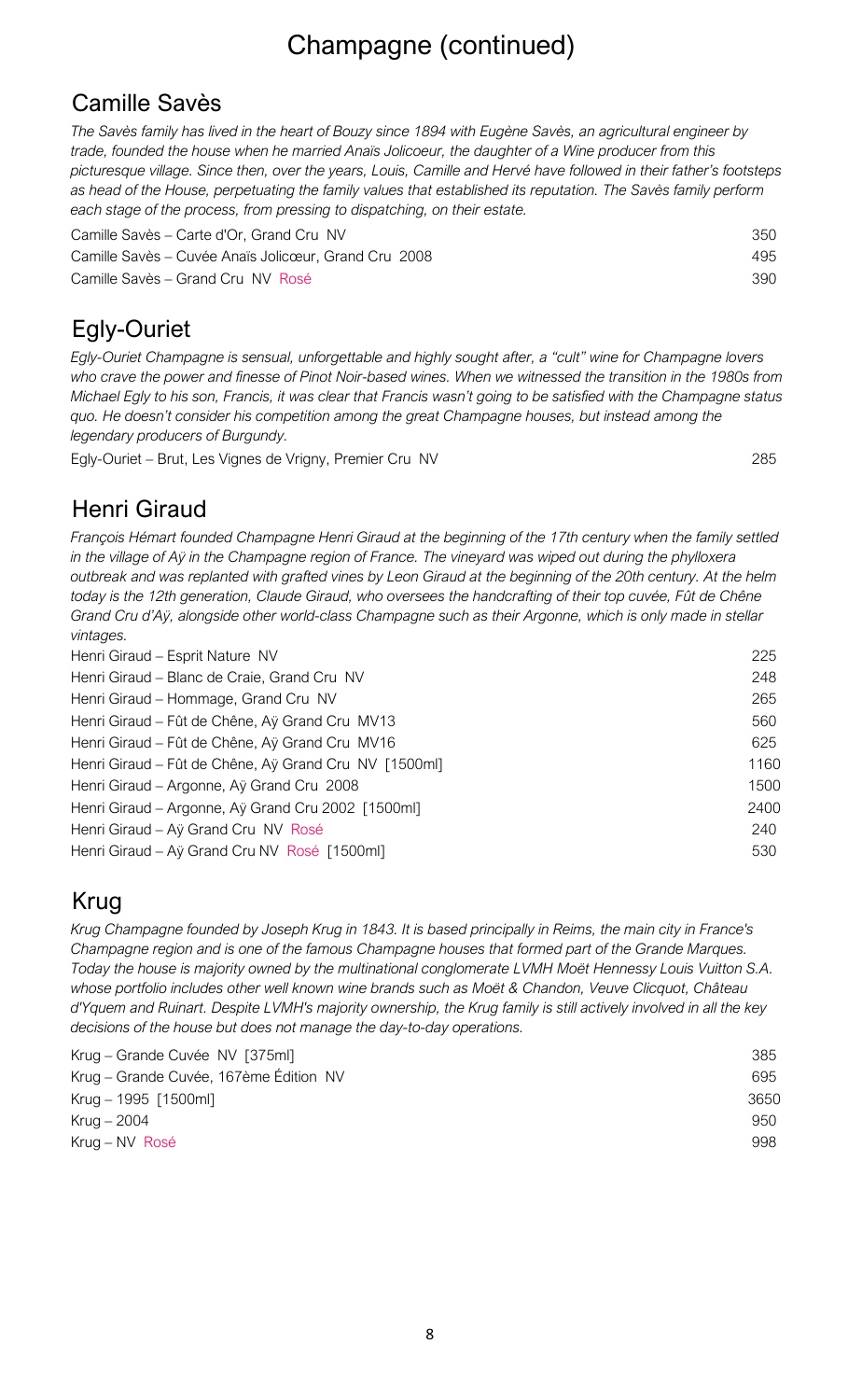### Lanson

*Since 2006 it has been owned by Lanson-BCC group headed by Bruno Paillard. Lanson was founded in 1760 by a magistrate, François Delamotte. He was succeeded by his son Nicholas-Louis in 1798 and formed a partnership with Jean-Baptiste Lanson, who, in 1837, gave the company the name of Lanson et Cie. The company focused, as still today, on exporting champagne to foreign markets. Lanson remains a purveyor of champagne to the British Royal Family and displays the coat of arms of Elizabeth II on its bottles.* 

| Lanson – Black Label NV [1500ml]           | 350 |
|--------------------------------------------|-----|
| Lanson – Green Label NV                    | 295 |
| Lanson – Noble Cuvée, Blanc de Blancs 2002 | 500 |
| Lanson – NV Rosé                           | 240 |

# Laurent Perrier

*Laurent-Perrier is a Champagne house founded in 1812. It is the main company of the Laurent-Perrier Group, whose other flagship brands include the houses of Salon, De Castellane and Delamotte. Laurent-Perrier Group also acquired Chateau Malakoff as of 2004. The success of Laurent-Perrier was also driven by their efforts which are now focused on perpetuating exacting standards and elegance and on preserving the independence of a House while asserting the epicurean vision of the brand.*

| Laurent Perrier – La Cuvée NV    | 235 |
|----------------------------------|-----|
| Laurent Perrier – Millésime 2007 | 345 |
| Laurent Perrier – Cuvée NV Rosé  | 279 |

### Louis Roederer

*Since its founding in 1776, it was inherited and renamed by Louis Roederer in 1833. It remains today as one of the only still independent and family-run maisons de champagne. The House of Champagne Louis Roederer has*  been "in pursuit of the ultimate" and is synonymous with the world's great Champagnes. With over 70% of the *grapes coming from its own estate vineyards, and the largest percentage of vineyard ownership of any major Champagne house, Louis Roederer is proud to have such careful control over the quality of its grapes.*

| Louis Roederer - NV [375ml]            | 115  |
|----------------------------------------|------|
| Louis Roederer - NV [1500ml]           | 460  |
| Louis Roederer – Blancs de Blancs 2014 | 300  |
| Louis Roederer – Cristal 2008          | 1000 |
| Louis Roederer - Cristal 2009 [1500ml] | 1950 |
| Louis Roederer – Cristal 2009 Rosé     | 1925 |
| Louis Roederer – 2013 Rosé             | 330  |
|                                        |      |

# Moët & Chandon

*Moët et Chandon began as Moët & Co., established by Épernay wine trader Claude Moët in 1743 and began shipping his wine from Champagne to Paris. The reign of King Louis XV coincided with increased demand for sparkling wine. Soon after its foundation, and after son Claude-Louis joined Moët et Cie, the winery's clientele included nobles and aristocrats. Their best known label, Dom Perignon, is named for the Benedictine monk remembered in legend as the "Mother of Champagne".* 

| Moët & Chandon - Imperial NV [375ml]                  | 165  |
|-------------------------------------------------------|------|
| Moët & Chandon - Imperial NV                          | 215  |
| Moët & Chandon - Dom Perignon 1971                    | 3700 |
| Moët & Chandon - Dom Perignon 1996                    | 1100 |
| Moët & Chandon - Dom Perignon 2012                    | 575  |
| Moët & Chandon - Dom Perignon, Luminous 2009 [1500ml] | 1500 |
| Moët & Chandon - Dom Pérignon 2005 Rosé               | 975  |
| Moët & Chandon - Dom Pérignon 2006 Rosé               | 950  |
|                                                       |      |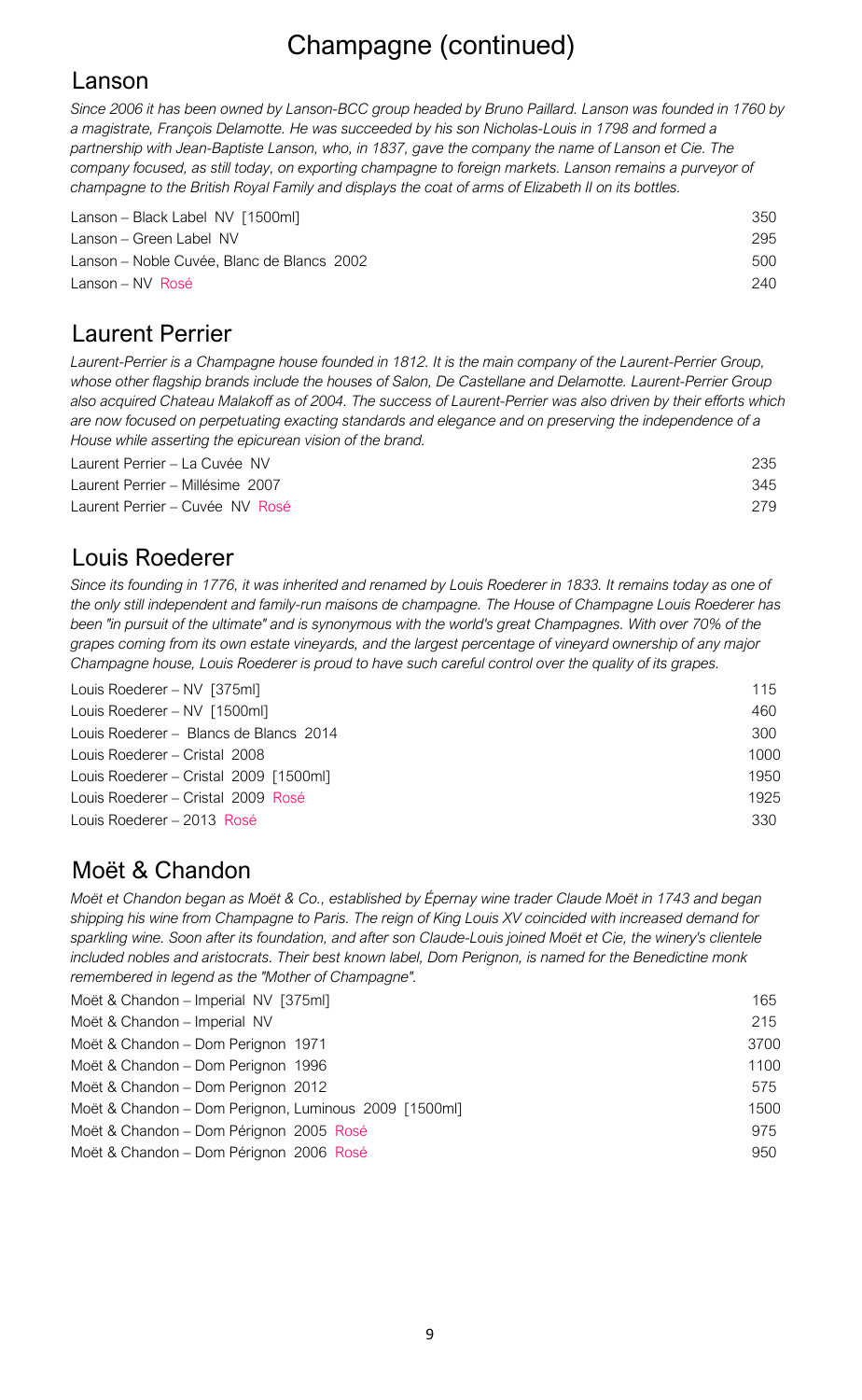### Perrier-Jouët

*This origin story of those house dates to 1810, when the Épernay-based cork supplier Pierre Nicolas Perrier married Rose Adélaide Jouët, the daughter of a Calvados producer. Perrier's family owned vineyards in Dizy, Chouilly, Aӱ. The newlyweds begin producing champagne under the name Perrier-Jouët. Adèle focused on vineyards and winemaking; Pierre Nicolas focused on sales and marketing. Today the house is under the Pernod Ricard umbrella of brands.*

| Perrier-Jouët – Grand Brut NV                      | 210  |
|----------------------------------------------------|------|
| Perrier-Jouët – Belle Epoque, Blanc de Blancs 2004 | 1450 |
| Perrier-Jouët – Blason NV Rosé                     | 275  |

# Pol Roger

*Distinction and elegance. Established in 1849, Pol Roger is the "Gentlemen's Champagne, as Jean Paul Kauffman wrote in 'Voyage en Champagne". It is not surprising therefore the British Royal family should have made it their favourite over the years. The purity and nobility of Champagne Pol Roger is also the fruit of knowhow passed down from generation to generation. From the harvest in the region's best vineyards to the painstaking work in the cellar, each gesture has its importance.*

| Pol Roger – Brut Reserve NV [375ml]    | 115 |  |
|----------------------------------------|-----|--|
| Pol Roger – Brut Reserve NV            | 210 |  |
| Pol Roger $-2013$                      | 300 |  |
| Pol Roger – Sir Winston Churchill 2009 | 690 |  |
| Pol Roger – 2012 Rosé                  | 330 |  |

### Ruinart

*Ruinart is the oldest established Champagne house, exclusively producing champagne since 1729. Founded by Nicolas Ruinart in the Champagne region in the city of Reims, the house is today owned by the parent company LVMH Moët Hennessy Louis Vuitton SA. The first delivery of "wine with bubbles" went out in January, 1730. At*  first the sparkling wine was a business gift for cloth purchasers, as Dom Ruinart's brother was a cloth merchant, *but 6 years later Maison Ruinart terminated its cloth selling activities due to success in the Champagne business.* 

| Ruinart – Blanc de Blancs NV [375ml]  | 195  |
|---------------------------------------|------|
| Ruinart – Blanc de Blancs NV          | 350  |
| Ruinart – Blanc de Blancs NV [1500ml] | 850  |
| Ruinart – NV Rosé                     | 295  |
| Dom Ruinart - 1996 Rosé               | 1450 |

# Salon

*Champagne Salon is a small producer of critically acclaimed Champagne made in the blanc de blancs style. Salon, along with Delamotte, is part of the Laurent-Perrier group since 1989. Salon is made from 100% Chardonnay. Its grapes are harvested from various growers in the commune Le Mesnil-sur-Oger in the Côte des Blancs subregion of Champagne and from a proprietary vineyard known as Jardin de Salon. It is regarded as one of the greatest Champagnes on the market.*

| Salon – Le Mesnil-sur-Oger, Blanc de Blancs, Grand Cru 1997<br>Salon – Le Mesnil-sur-Oger, Blanc de Blancs, Grand Cru 2002 | 2350 |
|----------------------------------------------------------------------------------------------------------------------------|------|
|                                                                                                                            | 2250 |
| Salon – Le Mesnil-sur-Oger, Blanc de Blancs, Grand Cru 2006                                                                | 1900 |
| Salon – Le Mesnil-sur-Oger, Blanc de Blancs, Grand Cru 2007                                                                | 1700 |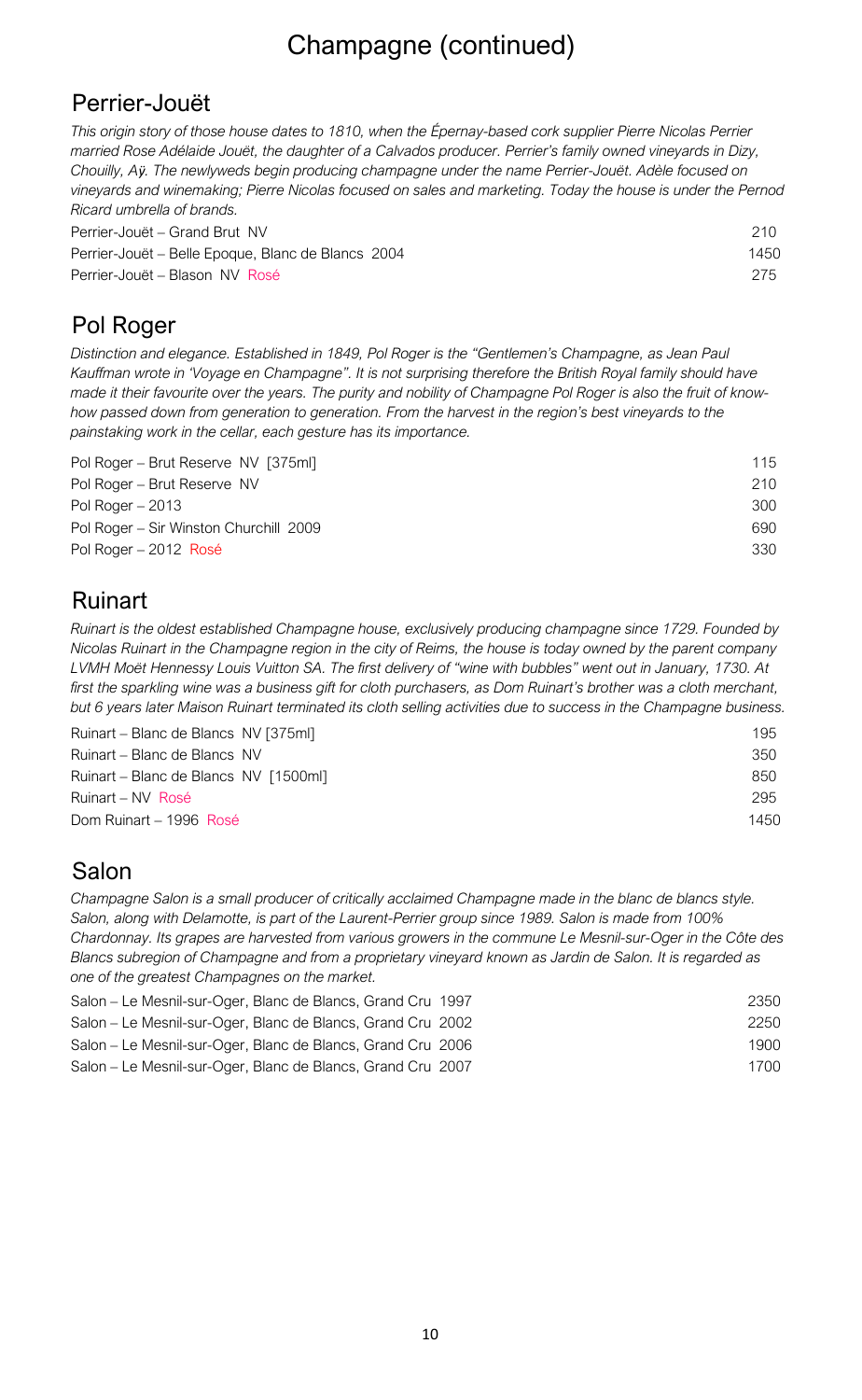# **Taittinger**

*Taittinger is a French wine family who are famous producers of Champagne. The estate is headed by Pierre-. Pierre-Emmanuel, grandson of the founder, joined the family business as a salesman in 1976. After the sale of the Taittinger group to Starwood in 2005, Pierre-Emmanuel bought back the Champagne House with his branch of the family and the support of Crédit Agricole Nord-Est. Pierre-Emmanuel Taittinger is the President of Champagne Taittinger and also the chairman of Domaine Carneros in California.* 

| Taittinger – NV [375ml]                                           | 135  |
|-------------------------------------------------------------------|------|
| Taittinger – NV $[1500ml]$                                        | 470  |
| Taittinger – Prélude NV                                           | 335  |
| Taittinger – Comtes de Champagne, Blanc de Blancs, Grand Cru 2007 | 640. |
| Taittinger – NV [1500ml] Rosé                                     | 585  |
| Taittinger – Comtes de Champagne 2006 Rosé                        | 780  |

# **Tarlant**

*The Tarlant family traces their winegrowing history back to 1687, when Pierre Tarlant first cultivated grapevines in the Marne Valley. In 1928, Louis Adrien Tarlant produced the family's first estate-bottled champagne, and since then there have been four successive generations of Tarlants producing wine at their estate in the village of Oeuilly. Today the estate is in the hands of Benoît Tarlant, who has been making wine here since 1999.*

Tarlant – Zero Brut Nature NV 225 Tarlant – Cuvée Louis NV 320

### Veuve Fourny

*After Purchasing a highly desirable block in the region of Vertus in 2011, brothers Emmanuel and Charles- Henry have now established themselves as young and vibrant fifth generation growers.They now control what is absolutely fabulous terroir, deemed as some of the finest in Vertus. Drawing on a very small pool of growers with a total vineyard area of approx 20 hectares focusing on organic, bio-dynamic and healthy natural practices, the brothers are mindful not to sacrifice the fruit for the nature of being "organic" and manage the vineyards to desired best possible fruit outcomes vintage to vintage.*

Veuve Fourny – Grand Millésime, Blanc de Blancs, Vertus Premier Cru 1998 750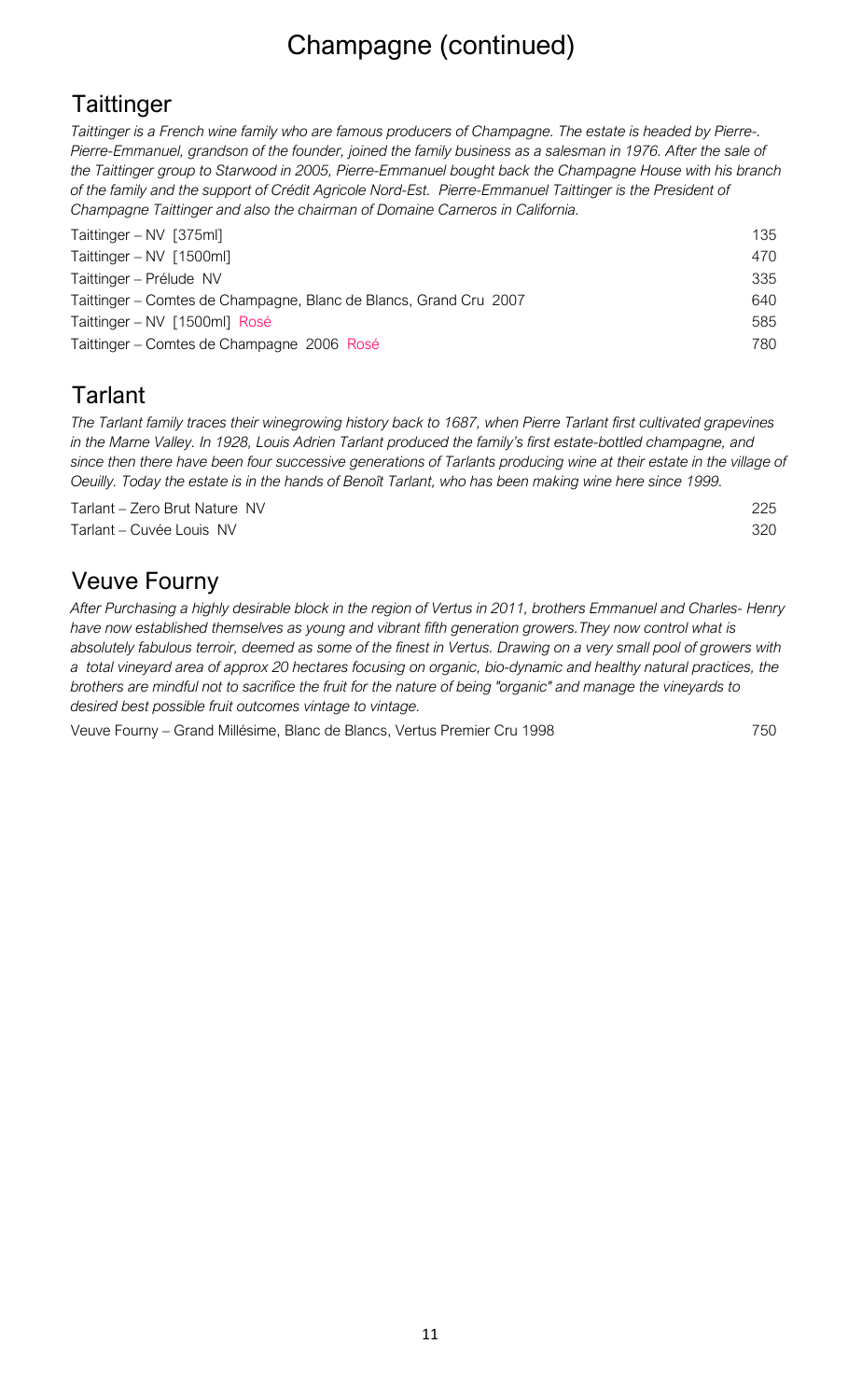# White Wine | USA

| Sauvignon Blanc/Sémillon                                                       |     |
|--------------------------------------------------------------------------------|-----|
| Cakebread Cellars - Napa Valley 2017                                           | 195 |
| Peter Michael - L'Après-Midi, Knights Valley, Sonoma County 2013               | 300 |
| Robert Mondavi - Fumé Blanc, Napa Valley 2015                                  | 185 |
| Roussanne/Grenache Blanc                                                       |     |
| Tablas Creek - Esprit de Beaucastel, Paso Robles, California 2009              | 220 |
| Chardonnay                                                                     |     |
| Oregon                                                                         |     |
| St. Innocent – Cuvée La Liberte, Freedom Hill Vineyard, Willamette Valley 2013 | 190 |
| Fullerton - Lux, Willamette Valley 2017                                        | 275 |
| Sonoma   California                                                            |     |
| Failla - Sonoma Coast 2018                                                     | 180 |
| Wayfarer Vineyard - Fort Ross-Seaview, Sonoma County 2013                      | 350 |
| Paul Hobbs - Richard Dinner Vineyard, Sonoma Mountain 2018                     | 350 |
| Paul Hobbs - Cuvée Agustina, Richard Dinner Vineyard, Sonoma Mountain 2016     | 510 |
| Williams Selyem - Olivet Lane Vineyard, Russian River Valley 2014              | 395 |
| Napa Valley   California                                                       |     |
| Château Montelena - 2018                                                       | 275 |
| Stag's Leap Wine Cellars - Karia 2018                                          | 230 |
| Kongsgaard – 2016                                                              | 390 |
| Kongsgaard - The Judge 2008                                                    | 900 |
| Carneros   California                                                          |     |
| Hyde de Villaine - Hyde Vineyard 2015                                          | 290 |
| Patz & Hall - Hyde Vineyard 2014                                               | 330 |
| Shafer - Red Shoulder Ranch 2015                                               | 250 |
| <b>Central Coast</b>                                                           |     |
| Sandhi - Bentrock, Santa Rita Hills 2013                                       | 330 |
| Tyler - Santa Barbara County 2015                                              | 170 |
| Tyler - Zotovich Family Vineyard, Santa Rita Hills 2013                        | 230 |
| Wolfgang Puck   Paul Lato – Sierra Madre Vineyard, Santa MariaValley 2015      | 440 |
|                                                                                |     |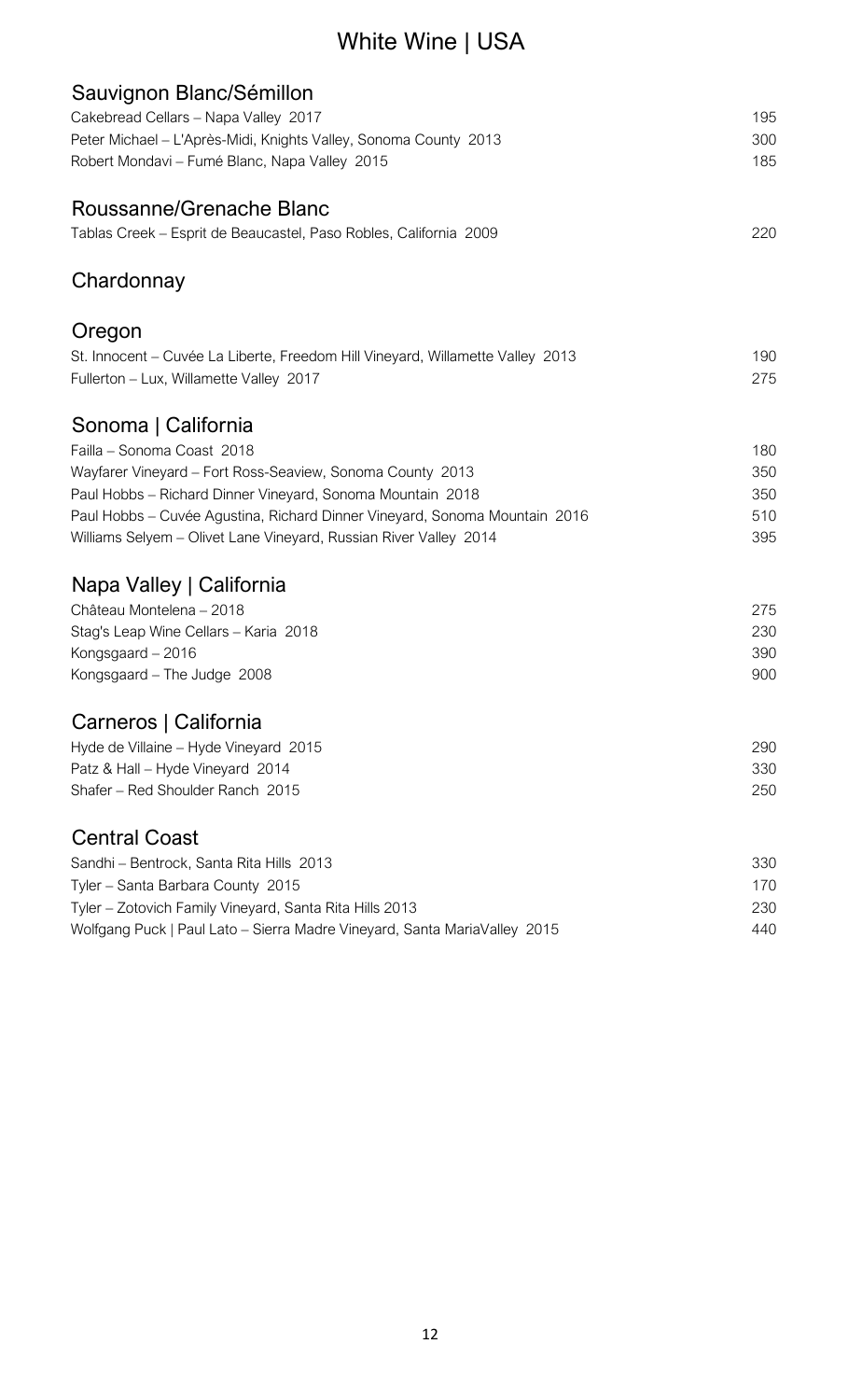# White Wine | France

#### Sauvignon Blanc

| Alphonse Mellot – La Moussière, Sancerre, Loire Valley 2020                           | 190 |
|---------------------------------------------------------------------------------------|-----|
| Alphonse Mellot - Les Romans, Sancerre, Loire Valley 2016                             | 270 |
| Henri Bourgeois - La Bourgeoise, Sancerre, Loire Valley 2015                          | 190 |
|                                                                                       |     |
| Louis-Benjamin Dagueneau - Pur Sang, Blanc Fumé de Pouilly, Loire Valley 2014         | 340 |
| Louis-Benjamin Dagueneau - Silex, Blanc Fumé de Pouilly, Loire Valley 2016            | 405 |
| Pascal Jolivet - Sancerre, Loire Valley 2020                                          | 165 |
| Pascal Jolivet - Indigène, Pouilly-Fumé, Loire Valley 2018                            | 245 |
| Sauvignon Blanc/Sémillon                                                              |     |
| Alto de Cantenac Brown - Bordeaux 2015                                                | 195 |
| Clos des Lunes - Lune D'Argent, Bordeaux 2018                                         | 140 |
| Château Latour-Martillac - Grand Cru Classé, Pessac-Léognan, Bordeaux 2016            | 275 |
|                                                                                       |     |
| <b>Riesling</b>                                                                       |     |
| Marcel Deiss - Burg, Alsace 2010                                                      | 295 |
| F.E. Trimbach - Clos Ste Hune, Alsace 2005                                            | 595 |
| Valentin Zusslin - "Pfingstberg", Alsace Grand Cru 2011                               | 220 |
| Gewürztraminer                                                                        |     |
| Meyer-Fonné – Sporen, Vieilles Vignes, Alsace Grand Cru 2013                          | 240 |
| Zind-Humbrecht - Rangen de Thann, Clos Saint Urbain, Alsace Grand Cru 2002            | 430 |
|                                                                                       |     |
| Viognier                                                                              |     |
| E. Guigal – La Doriane, Condrieu, Rhône Valley 2007                                   | 300 |
| M. Chapoutier - Invitare, Condrieu, Rhône Valley 2016                                 | 250 |
| Maison Castel - Séries Limitées 2018                                                  | 275 |
| Neyret-Gachet - Château Grillet, Rhône Valley 2008                                    | 600 |
| Nicolas Perrin - Condrieu, Rhône Valley 2015                                          | 230 |
| Roussanne   Marsanne                                                                  |     |
| André Brunel - Roussanne/Grenache Blanc, Les Cailloux, Châteauneuf-du-Pape 2017       | 225 |
| Château La Nerthe - Grenache Blanc/Roussanne, Châteauneuf-du-Pape, Rhône Valley 2007  | 270 |
|                                                                                       |     |
| Château Puech-Haut - Roussanne/Marsanne, Tête de Bélier, Languedoc-Roussillon 2018    | 200 |
| Clos Saint John - Grenache Blanc/Roussanne, Châteauneuf-du-Pape, Rhône Valley 2018    | 195 |
| Domaine du Pegau - Clairette/Grenache Blanc, Cuvée Réservée, Châteauneuf-du-Pape 2008 | 250 |
| M. Chapoutier - Marsanne, Chante-Alouette, Hermitage, Rhône Valley 2015               | 260 |
| <b>Chenin Blanc</b>                                                                   |     |
| Bernard Baudry - Chinon, Loire Valley 2018                                            | 150 |
| Domaine Breton - La Dilettante, Vouvray, Loire Valley 2017                            | 140 |
|                                                                                       |     |
|                                                                                       |     |

### Muscadelle/Sauvignon Gris/Lauzet

Château Palmer – 2015 650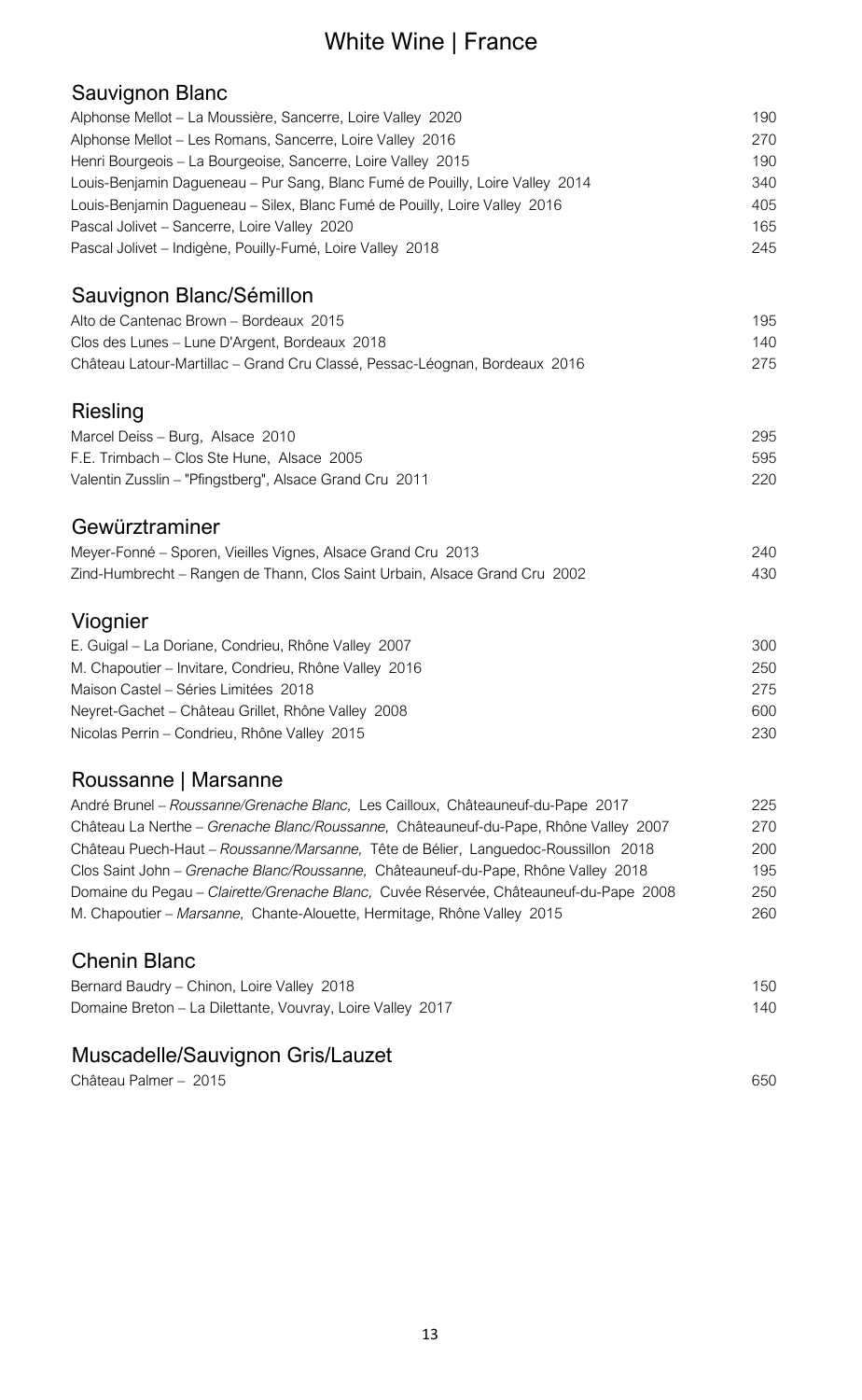# White Wine | Burgundy

| Chablis                                                                     |      |
|-----------------------------------------------------------------------------|------|
| Domaine Laroche - Les Fourchaumes, Vieilles Vignes, Premier Cru 2018        | 245  |
| Domaine Laroche - Les Clos, Grand Cru 2009                                  | 355  |
| Domaine Laroche - Les Blanchots, Grand Cru 2012                             | 335  |
| Christian Moreau - Vaillon, Premier Cru 2020                                | 230  |
| Christian Moreau - Les Clos, Grand Cru 2019                                 | 295  |
| Louis Moreau - Les Fourneaux, Premier Cru 2018                              | 155  |
| William Fèvre - Vaillons, Premier Cru 2018                                  | 215  |
| Morey-St-Denis                                                              |      |
| Domaine Ponsot - Clos des Monts Luisants, Vieilles Vignes, Premier Cru 2009 | 350  |
| <b>Meursault</b>                                                            |      |
| Antoine Jobard - En La Barre 2013                                           | 435  |
| Ballot Millot - Genevrières, Premier Cru 2018                               | 425  |
| Buisson-Charles - Vieilles Vignes 2012                                      | 250  |
| Château de Meursault - Les Charmes Dessus, Premier Cru 2017                 | 450  |
| Domaine Roulot - 2017                                                       | 800  |
| Domaine Roulot - Vireuils 2017                                              | 1050 |
| François Mikulski - Genevrières, Premier Cru 2012                           | 565  |
| François Mikulski - Poruzots, Premier Cru 2013                              | 500  |
| Jean Pascal et Fils - 2018                                                  | 230  |
| Henri Boillot - 2017                                                        | 245  |
| Laurent Ponsot – Cuvée du Myosotis, Premier Cru 2016                        | 300  |
| Michel Bouzereau et Fils - Les Grands Charrons 2019                         | 280  |
| Mischief & Mayhem - 2014                                                    | 300  |
| Pierre Matrot - Perrières, Premier Cru 2017                                 | 480  |
| Vincent Girardin - Vieilles Vignes 2017                                     | 240  |
|                                                                             |      |

# Puligny-Montrachet

| Antoine Jobard – Le Trézin 2016                                   | 425  |
|-------------------------------------------------------------------|------|
| Domaine Leflaive – Les Pucelles, Premier Cru 2009                 | 1150 |
| Etienne Sauzet - Champs-Canet, Premier Cru 2018                   | 660  |
| François Carillon - Les Champs-Gain, Premier Cru 2018             | 465  |
| Hubert Lamy - Les Tremblots, Vieilles Vignes 2014                 | 565  |
| Lucien Le Moine - Les Folatières, Premier Cru 2017                | 475  |
| Paul Pernot - 2019                                                | 300  |
| Paul Pernot - Champ Canet-Clos de la Jaquelotte, Premier Cru 2015 | 370  |
| Pierre Bourée – 2013                                              | 295  |
|                                                                   |      |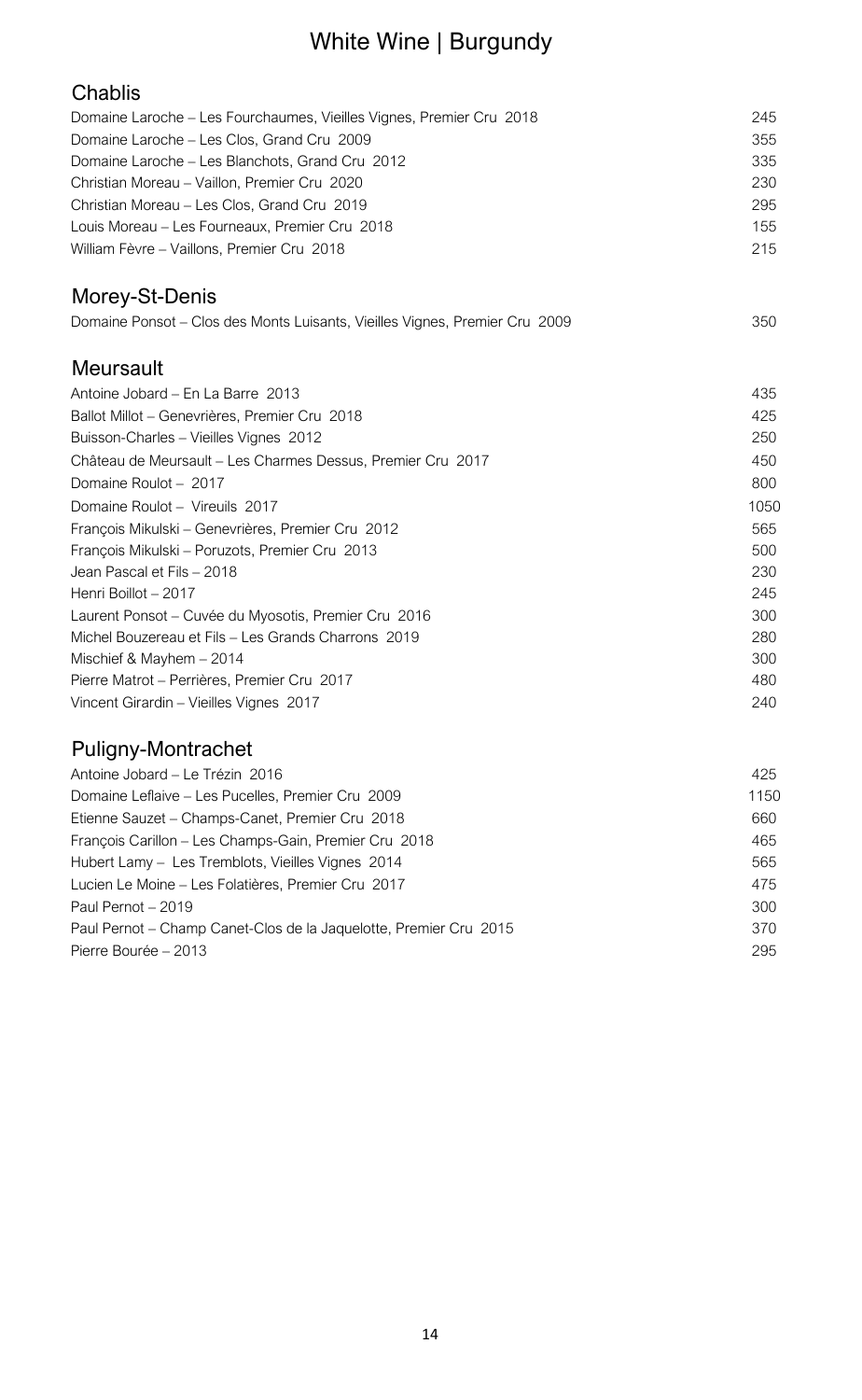# White Wine | Burgundy (continued)

# Chassagne-Montrachet

| Bernard Moreau - 2018                                 | 260   |
|-------------------------------------------------------|-------|
| Bernard Moreau - Morgeot, Premier Cru 2018            | 365   |
| Bruno Colin - La Maltroie, Premier Cru 2013           | 470   |
| Buisson-Charles - En Remilly, Premier Cru 2012        | 320   |
| Christophe Buisson - Morgeot, Premier Cru 2013        | 440   |
| Jean-Claude Ramonet - Les Ruchottes, Premier Cru 2015 | 935   |
| Jean-Claude Ramonet - Les Ruchottes, Premier Cru 2018 | 1000  |
| Jean-Claude Ramonet - Boudriotte, Premier Cru 2015    | 650   |
| Jean-Claude Ramonet - Boudriotte, Premier Cru 2018    | 740   |
| Joseph Pascal - 2018                                  | 230   |
| Marc Morey - Morgeot, Premier Cru 2017                | 340   |
| Olivier Leflaive - 2018                               | 300   |
| Philippe Colin - La Maltroie, Premier Cru 2016        | 340   |
| Philippe Colin - Les Chaumes, Premier Cru 2016        | 340   |
| Corton-Charlemagne                                    |       |
| Henri Boillot - Grand Cru 2015                        | 750   |
| Simon Bize & Fils - Grand Cru 2017                    | 885   |
| Montrachet                                            |       |
| Baron Thenard - Grand Cru 2011                        | 2150  |
| Domaine de la Romanée-Conti - Grand Cru 2006          | 14888 |
| Bâtard-Montrachet                                     |       |
| Domaine Ramonet - Grand Cru 2008                      | 2000  |
| Jean Noel Gagnard - Grand Cru 2015                    | 1725  |
| Bienvenues-Bâtard-Montrachet                          |       |
| Domaine Leflaive - Grand Cru 2009                     | 2095  |
| Paul Pernot – Grand Cru 2010                          | 630   |
| Paul Pernot - Grand Cru 2014                          | 835   |
| Saint-Romain                                          |       |
| Alain Gras - 2016                                     | 235   |
| Mâcon                                                 |       |
| Guffens-Heynen - Mâcon-Pierreclos 2007                | 225   |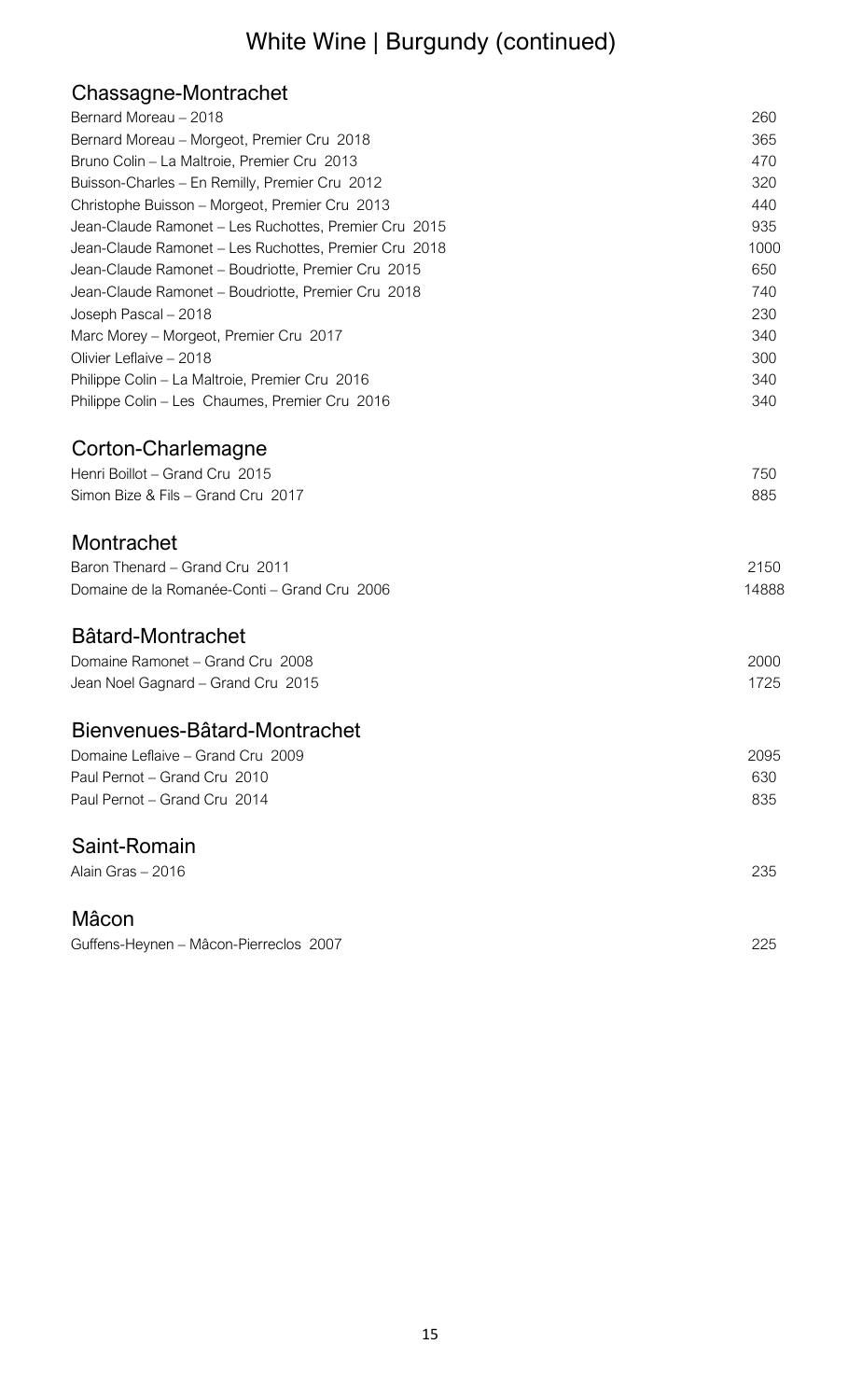# White Wine | Other Countries

| Antinori – Chardonnay/Grechetto, Cervaro della Salla, Umbria 2018 | 280 |
|-------------------------------------------------------------------|-----|
| Benanti – Carricante, Pietra Marina, Etna, Sicily 2012            | 220 |
| Gaja – Sauvignon Blanc, Alteni Di Brassica, Langhe, Piedmont 2016 | 350 |
| Gaja – Vermentino/Viogner, Vistamare, Ca'Marcanda, Tuscany 2016   | 230 |
| Gaja - Chardonnay, Gaja & Rey, Langhe, Piedmont 2014              | 680 |
|                                                                   |     |

# Spain

| Abel Mendoza - Viura, Rioja 2016                          | 185 |
|-----------------------------------------------------------|-----|
| Artadi – <i>Viura</i> , Viñas de Gain, Rioja 2013         | 180 |
| Pazo Señorans – Albariño, Rias Baixas 2020                | 120 |
| Palacios Remondo – Viura, Plàcet Valtomelloso, Rioja 2014 | 170 |
| Bodega Otazu – Chardonnay, Navarra 2015                   | 130 |

# **Germany**

| Dr. Loosen - Riesling, Graacher Himmelreich, Mosel 2017 | 185 |
|---------------------------------------------------------|-----|
| Robert Weil - Riesling, Spätlese, Rheingau 2016         | 300 |

# New Zealand

| Auntsfield – Sauvignon Blanc, Single Vineyard, Marlborough 2020 | 136 |
|-----------------------------------------------------------------|-----|
| Auntsfield - Chardonnay, Single Vineyard, Marlborough 2015      | 150 |
| Cloudy Bay - Sauvignon Blanc, Te Koko, Marlborough 2019         | 220 |
| Felton Road – Chardonnay, Bannockburn, Central Otago 2019       | 195 |
| Mount Nelson – Sauvignon Blanc, Marlborough 2019                | 120 |

# Australia

| Amelia Park - Chardonnay, Reserve, Margaret River, Western Australia 2017 | 215 |
|---------------------------------------------------------------------------|-----|
| Josef Chromy - Chardonnay, Pepik, Tasmania 2018                           | 135 |
| Kalleske – Viognier, Plenarius, Barossa Valley 2017                       | 150 |
| Leeuwin Estate - Chardonnay, Art Series, Margaret River 2016              | 330 |
| Penfolds - Chardonnay, Yattarna 2009                                      | 425 |
| Pierro - Chardonnay, Margaret River, Western Australia 2019               | 225 |
| Pikes - Riesling, Traditionale, Claire Valley 2020                        | 120 |
| Yarra Yering - Chardonnay, Yarra Valley, Victoria 2014                    | 295 |
|                                                                           |     |

# Rosé Wine

| Astrolabe – Marlborough, New Zealand 2017                  | 130 |
|------------------------------------------------------------|-----|
| Chateau D'Esclans – Garrus, Cotes de Provence, France 2012 | 405 |
| Jean-Paul Balland – Sancerre, Loire Valley, France 2018    | 140 |
| Mirabeau – Pure, Côtes de Provence, France 2020            | 130 |
| Miraval – Côtes de Provence, France 2019                   | 145 |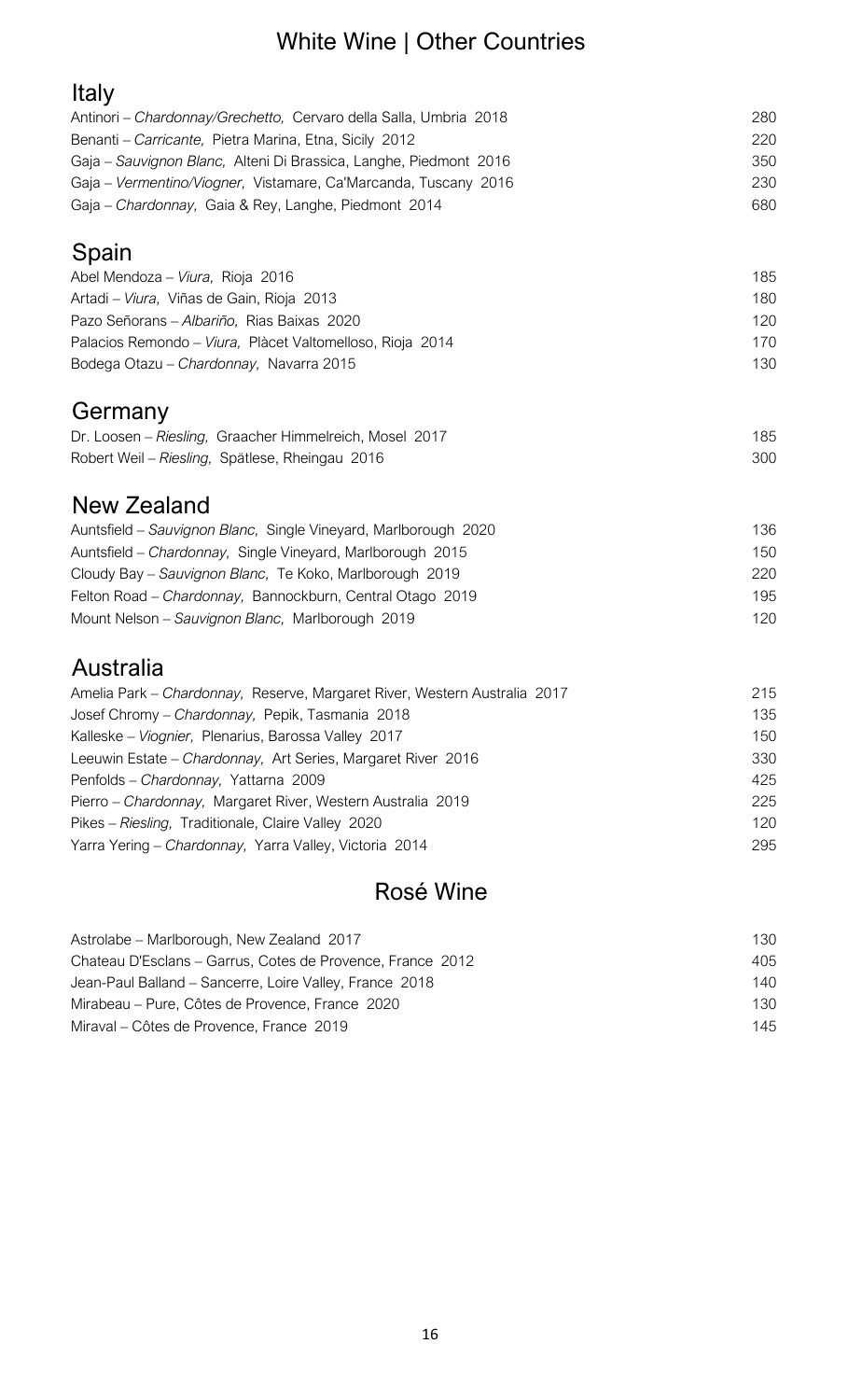# Red Wine | USA

### Pinot Noir

### Oregon

| Domain Drouhin - Dundee Hills 2017                                                             | 200  |
|------------------------------------------------------------------------------------------------|------|
| Fullerton - Croft Vineyard, Willamette Valley 2016                                             | 275  |
| Fullerton - Lichtenwalter Vineyard, Ribbon Ridge 2017                                          | 295  |
| Illahe Vineyards - Willamette Valley 2019                                                      | 175  |
| Nicolas-Jay - Willamette Valley 2015                                                           | 370  |
| Mendocino   California                                                                         |      |
| Waits Mast - Deer Meadows Vineyard, Anderson Valley 2013                                       | 330  |
| Waits Mast - Oppenlander Vineyard, Mendocino County 2014                                       | 275  |
| Waits Mast - Wentzel Vineyard, Anderson Valley 2012                                            | 275  |
| Williams Selyem - Ferrington Vineyard, Anderson Valley 2013                                    | 420  |
| Williams Selyem - Burt Williams Morning Dew Ranch, Anderson Valley 2013                        | 470  |
| Williams Selyem - Weir Vineyard, Yorkville Highlands 2013                                      | 380  |
| Sonoma   California                                                                            |      |
| Joseph Phelps - Freestone Vineyards, Sonoma Coast 2018                                         | 270  |
| Hanzell Vineyards - Sonoma Coast 2013                                                          | 435  |
| Patz & Hall - Sonoma Coast 2017                                                                | 260  |
| Paul Hobbs - Crossbarn, Sonoma Coast 2018                                                      | 235  |
| Central Coast   California                                                                     |      |
| Aequorea - Spanish Springs Vineyard, San Luis Obispo County 2013                               | 235  |
| Ojai Vinayard - Bien Nacido Vineyard, Santa Maria Valley 2012                                  | 260  |
| Presqu'ile - Steiner Creek Vineyard, San Luis Obispo County 2013                               | 210  |
| Tyler - Santa Barbara County 2016                                                              | 185  |
| Williams Selyem - Vista Verde Vineyard, San Benito County 2013                                 | 425  |
| Wolfgang Puck   Paul Lato - Solomon Hills Vineyard, Santa Maria Valley 2015                    | 490  |
| Syrah                                                                                          |      |
| Alban - Lorraine, Edna Valley, California 2003                                                 | 1350 |
| Merlot                                                                                         |      |
| Northstar - Walla Walla Valley, Washington 2009                                                | 230  |
| Pahlmeyer - Napa Valley, California 2012                                                       | 350  |
| Twomey - Napa Valley, California 2014                                                          | 295  |
| <b>Zinfandel</b>                                                                               |      |
| Frank Family - Napa Valley, California 2016                                                    | 235  |
| Martinelli - Guiseppe & Louisa, Russian River Valley, California 2011                          | 250  |
| Orin Swift - Zinfandel/Petite Syrah/Syrah/Grenache, Eight Years In The Desert, California 2016 | 295  |
| Seghesio - Sonoma, California 2019                                                             | 150  |
| Seghesio – Cortina, Dry Creek Valley, Sonoma, California 2014                                  | 230  |
| <b>Other Red Wine</b>                                                                          |      |
| Amuse Bouche - Merlot/Cabernet Franc, Napa Valley, California 2013                             | 835  |
| Amuse Bouche - Merlot/Cabernet Franc, Napa Valley, California 2014                             | 835  |
| Aperture - Malbec/Merlot/Cabernet Sauvignon & Blend, Alexander Valley, California 2017         | 285  |
| Devil's Proof - Malbec, Farrow Ranch, Alexander Valley, California 2013                        | 550  |
| Linne Calodo - Mourvèdre/Syrah, Martyr, Paso Robles, California 2010                           | 475  |

Orin Swift – *Petite Syrah/Syrah/Grenache,* Machete, California 2016 275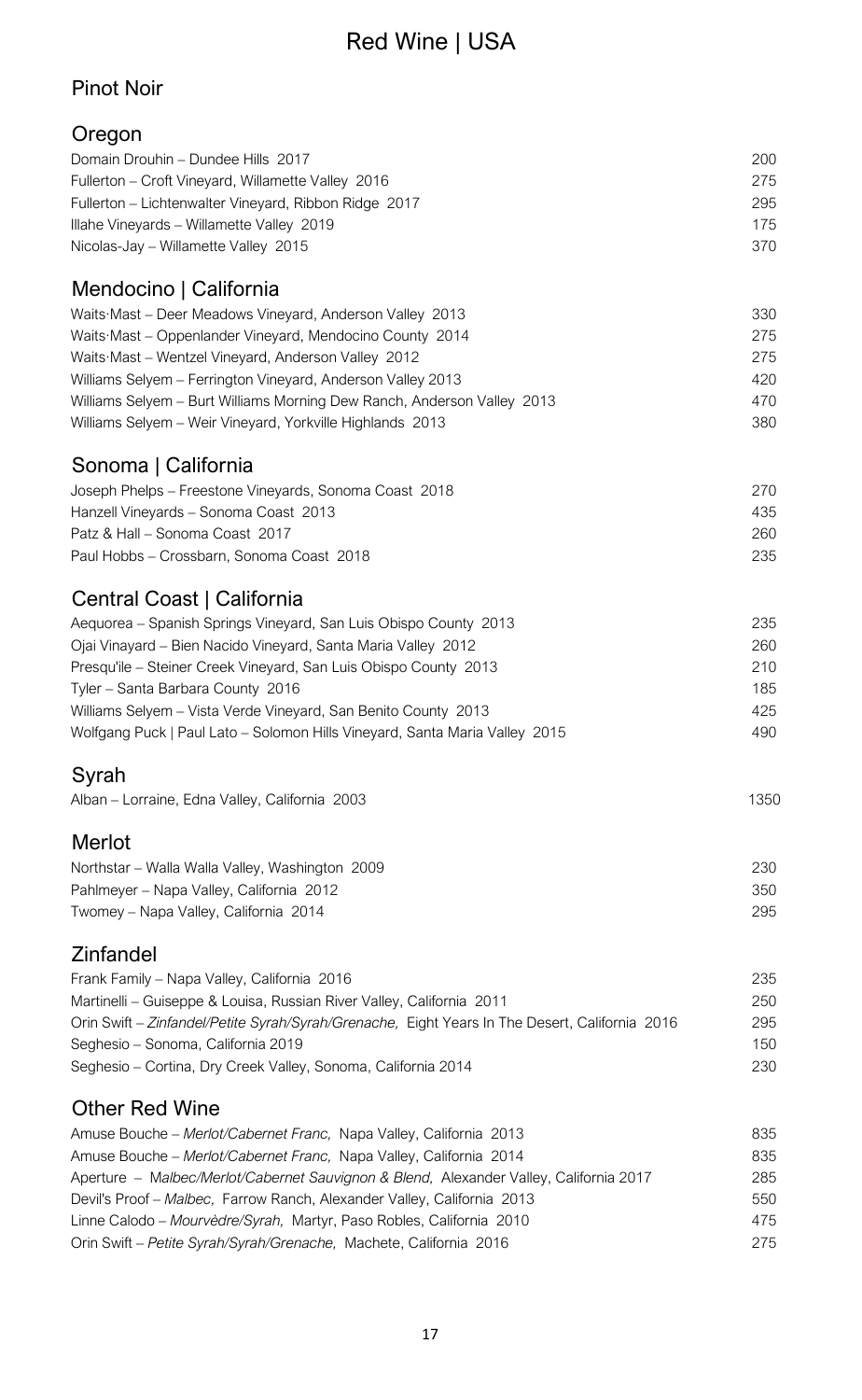# Red Wine | USA (continued)

### Cabernet Sauvignon & Blend

### Washington

| Col Solare - Columbia Valley 2009     | 325 |
|---------------------------------------|-----|
| Quilceda Creek – Columbia Valley 1998 | 900 |
|                                       |     |
|                                       |     |

# Sonoma | California

| Aperture - Alexander Valley 2014                            | 370 |
|-------------------------------------------------------------|-----|
| Aperture - Alexander Valley 2017                            | 360 |
| Louis M. Martini – 2015                                     | 180 |
| Louis M. Martini - Alexander Valley 2015                    | 200 |
| Louis M. Martini - Monte Rosso Vineyard, Sonoma Valley 2014 | 460 |
| Peter Michael - L'Esprit des Pavots, Knights Valley 2012    | 435 |
| Silver Oak - Alexander Valley 2016                          | 305 |

# Napa Valley | California

| Abreu - Capella 2010                             | 1835 |
|--------------------------------------------------|------|
| Abreu - Thorevilos Vineyard 2008                 | 1600 |
| Abreu - Thorevilos Vineyard 2010                 | 2335 |
| Alpha Omega - 2009                               | 1000 |
| Andrew Geoffrey - Diamond Mountain District 2004 | 635  |
| Bryant - Family Vineyard 2012                    | 2990 |
| Bryant - Bettina 2012                            | 2250 |
| Bryant - DB4 2013                                | 925  |
| Beringer - Private Reserve 1996                  | 635  |
| Blackbird - Contrarian 2012                      | 470  |
| Bond - St. Eden 2010                             | 2000 |
| Bond - Quella 2009                               | 1800 |
| Buccella - 2013                                  | 660  |
| Buccella - Cuvée Katrina Eileen 2013             | 1260 |
| Buccella - Mica 2013                             | 435  |
| Cakebread Cellars - 2014                         | 365  |
| Caymus - 2018                                    | 315  |
| Caymus - Special Selection 1991                  | 1130 |
| Caymus - Special Selection 1995                  | 1000 |
| Caymus - Special Selection 2017                  | 600  |
| Colgin - IX Estate 2006                          | 2090 |
| Colgin - IX Estate 2017                          | 1880 |
| Continuum - 2015                                 | 1000 |
| Dalle Valle - Maya 1996                          | 2375 |
| Dalle Valle - 2011                               | 745  |
| David Arthur - Three Acre 2012                   | 475  |
| Diamond Creek - Gravelly Meadow 2009             | 700  |
| Diamond Creek - Red Rock Terrace 2011            | 830  |
| Diamond Creek - Volcanic Hill 2009               | 710  |
| Dominus - 2001                                   | 1350 |
| Dominus - 2009                                   | 1250 |
| Dominus - 2011                                   | 800  |
| Dominus - Napanook 2012                          | 380  |
| Dominus - Napanook 2016                          | 350  |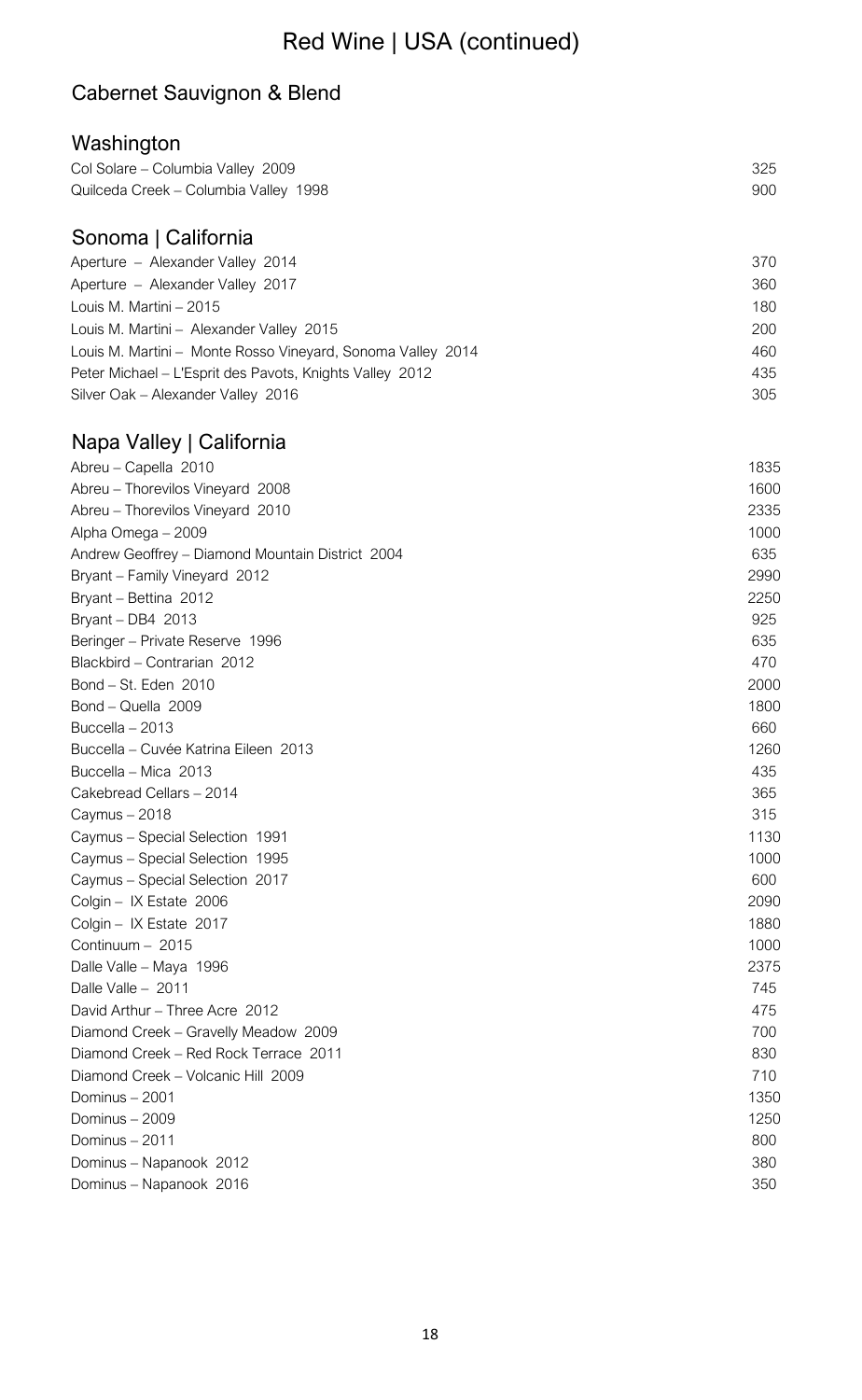# Red Wine | USA (continued)

# Cabernet Sauvignon & Blend

| Napa Valley   California                                         |       |
|------------------------------------------------------------------|-------|
| Harlan Estate-Oakville 2011                                      | 3125  |
| Harlan Estate-Oakville 2012                                      | 3680  |
| Hundred Acre - Kayli Morgan 2016                                 | 1850  |
| Hundred Acre - Ark Vineyard 2016                                 | 1850  |
| Hundred Acre - Fortunate Son 2010                                | 1200  |
| Hyde de Villaine - Belle Cousine, Hyde Vineyard 2013             | 310   |
| Jericho Canyon - Jericho Creek 2010                              | 275   |
| Joseph Phelps - Insignia 2009                                    | 1150  |
| Joseph Phelps - Insignia 2015                                    | 1100  |
| Joseph Phelps - Insignia 2016                                    | 1230  |
| Levy & Mcclellan - 2005                                          | 1500  |
| Louis M. Martini - 2016                                          | 240   |
| Louis M. Martini - Lot No. 1 2015                                | 795   |
| Matthiasson - Oak Knoll District 2012                            | 270   |
| Montagna - 2011                                                  | 400   |
| Opus One - 2001                                                  | 2210  |
| Opus One - 2004                                                  | 1900  |
| Opus One - 2005                                                  | 1800  |
| Opus One - 2006                                                  | 2100  |
| Opus One - 2007                                                  | 1700  |
| Opus One - 2009                                                  | 1850  |
| Opus One - 2010                                                  | 1600  |
| Opus One - 2012                                                  | 1550  |
| Opus One - 2015                                                  | 1300  |
| Opus One - 2016                                                  | 1285  |
| Overture by Opus One                                             | 680   |
| Paul Hobbs - 2014                                                | 395   |
| Paul Hobbs - Crossbarn 2015                                      | 220   |
| Paul Hobbs - Beckstoffer To-Kalon Vineyard, Oakville 2012        | 1350  |
| Paul Hobbs – Beckstoffer Dr. Crane Vineyard, St. Helena 2012     | 1250  |
| Paul Hobbs - Beckstoffer Las Piedras Vineyard, St. Helena 2012   | 1200  |
| Pine Ridge Vineyards - 2018                                      | 305   |
| Pine Ridge Vineyards - Stags Leap District 2013                  | 455   |
| Rivers-Marie - 2011                                              | 438   |
| Robert Mondavi - Reserve 2010                                    | 510   |
| Robert Mondavi - 2015                                            | 230   |
| Robert Mondavi - Maestro 2017                                    | 280   |
| Schrader - "LPV" 2013                                            | 1050  |
| Screaming Eagle - Oakville 1992                                  | 35000 |
| Screaming Eagle - Oakville 1993                                  | 18000 |
| Screaming Eagle - Oakville 1998                                  | 12000 |
| Screaming Eagle - Second Flight, Oakville 2007                   | 2800  |
| Screaming Eagle - Second Flight, Oakville 2008                   | 2750  |
| Shafer - Hillside Select, Stags Leap District 2008               | 1850  |
| Shafer - Hillside Select, Stags Leap District 2009               | 1900  |
| Silver Oak - 2016                                                | 500   |
| Stag's Leap Wine Cellars - Artemis 2018                          | 325   |
| Stag's Leap Wine Cellars - FAY 2017                              | 650   |
| Vin Perdu by Amuse Bouche - 2011                                 | 565   |
| Wolfgang Puck   Schrader - Beckstoffer-Georges III Vineyard 2010 | 395   |
| Yao Family - Family Reserve 2010                                 | 2125  |
|                                                                  |       |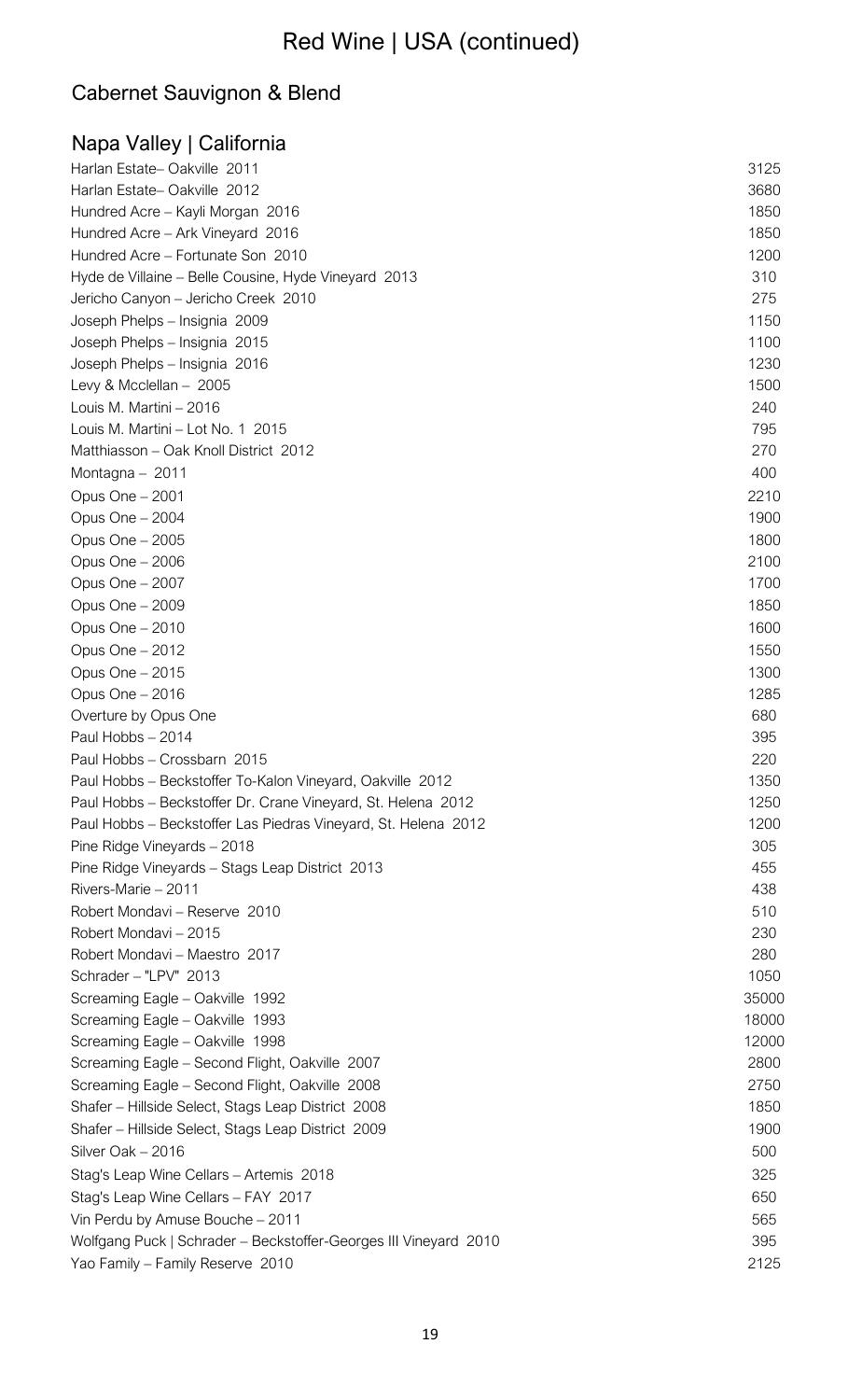# Red Wine | Burgundy

### Marsannay

| Méo-Camuzet – 2017                     | 200 |
|----------------------------------------|-----|
| Sylvain Pataille - Les Longeroies 2012 | 315 |
| Sylvain Pataille - Clos du Roy 2012    | 315 |

# Gevrey-Chambertin

| Armand Rousseau – Chambertin, Grand Cru 1988                               | 4600 |
|----------------------------------------------------------------------------|------|
| Armand Rousseau - Clos des Ruchottes, Ruchottes-Chambertin, Grand Cru 1996 | 4050 |
| Bernard Dugat-Py - Charmes-Chambertin, Grand Cru 2011                      | 1160 |
| Bernard Dugat-Py - Mazoyeres-Chambertin, Grand Cru 2011                    | 1160 |
| Bernard Dugat-Py - Petite-Chapelle, Premier Cru 2008                       | 700  |
| Bernard Dugat-Py - Vieilles Vignes, Premier Cru 2008                       | 635  |
| Bernard Dugat-Py - Les Evocelles 2011                                      | 465  |
| Claude Dugat – La Gibryotte, Premier Cru 2010                              | 350  |
| Claude Dugat - La Gibryotte, Premier Cru 2012                              | 320  |
| Domaine Duroché - 2017                                                     | 260  |
| Domaine Duroché – Latricières-Chambertin, Grand Cru 2017                   | 1250 |
| Lucien Boillot & Fils - Les Cherbaudes, Premier Cru 2013                   | 485  |
| Lucien Boillot & Fils - 2013                                               | 310  |
| Joseph Drouhin - Charmes-Chambertin, Grand Cru 2016                        | 935  |
| Perrot-Minot - 2013                                                        | 270  |
| Simon Bize & Fils - Latricières-Chambertin, Grand Cru 2004                 | 685  |
| Simon Bize & Fils - Latricières-Chambertin, Grand Cru 2007                 | 690  |
| Vincent Girardin - Chambertin-Clos De Bèze, Grand Cru 2009                 | 1000 |

# Morey-St-Denis

| Bruno Clair – En La Rue de Vergy 2013                  | 235  |
|--------------------------------------------------------|------|
| Clos de Tart – Monopole, Grand Cru 2014                | 1750 |
| Domaine Dujac - Clos Saint-Denis, Grand Cru 1990       | 9000 |
| Domaine Ponsot – Cuvée des Grives 2016                 | 350  |
| Domaine Ponsot – Cuvée des Alouettes, Premier Cru 2016 | 575  |
| Méo-Camuzet – 2017                                     | 260  |

# Chambolle-Musigny

| Domaine Ponsot – Les Charmes, Premier Cru 2014     | 595  |
|----------------------------------------------------|------|
| François Bertheau - Les Charmes, Premier Cru 2016  | 545  |
| Laurent Ponsot – Cuvée de la Violette 2018         | 330  |
| Robert Groffier - Les Sentiers, Premier Cru 2012   | 750  |
| Robert Groffier – Les Amoureuses, Premier Cru 2012 | 1100 |
| Ghislaine Barthod - Les Cras, Premier Cru 2009     | 1025 |
|                                                    |      |

# Vougeot

| Alain Hudelot-Noellat - Clos-Vougeot, Grand Cru 2013         | 900  |
|--------------------------------------------------------------|------|
| Anne Gros - Clos-Vougeot, Le Grand Maupertui, Grand Cru 2017 | 950  |
| Joseph Drouhin - Clos de Vougeot, Grand Cru 2007             | 995  |
| Domaine d'Eugénie - Clos de Vougeot, Grand Cru 2011          | 815  |
| Drouhin-Laroze - Clos de Vougeot, Grand Cru 2017             | 510  |
| Méo-Camuzet – Clos de Vougeot, Grand Cru 2011                | 1000 |
| François Lamarche - Clos de Vougeot, Grand Cru 2012          | 465  |
| Lucien Le Moine - Clos de Vougeot, Grand Cru 2008            | 585  |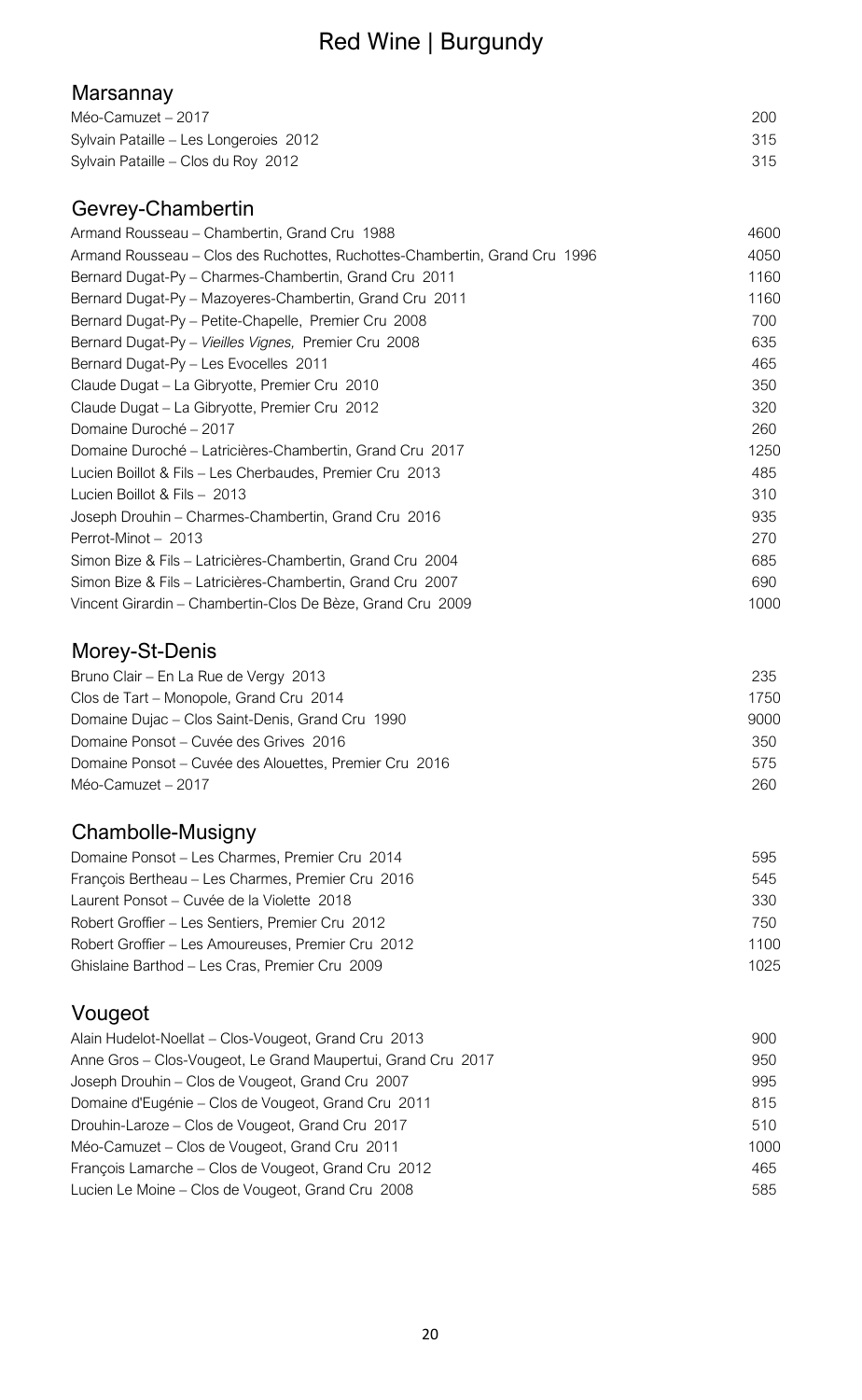# Red Wine | Burgundy (continued)

# Flagey-Échézeaux

| Domaine de la Romanée-Conti – Échézeaux, Grand Cru 1996            | 8500  |
|--------------------------------------------------------------------|-------|
| Domaine de la Romanée-Conti - Échézeaux, Grand Cru 1999            | 10700 |
| Domaine de la Romanée-Conti - Échézeaux, Grand Cru 2014            | 8500  |
| Domaine de la Romanée-Conti – Grands Échézeaux, Grand Cru 1998     | 12100 |
| François Lamarche - Grand Cru 2013                                 | 565   |
| Jean Tardy - Échézeaux, Les Treux, Vieilles Vignes, Grand Cru 2014 | 800   |

#### Vosne-Romanée

| Domaine des Perdrix - 2017                                      | 328   |
|-----------------------------------------------------------------|-------|
| Domaine de la Romanée-Conti – La Tâche, Grand Cru 1999          | 29700 |
| Domaine de la Romanée-Conti – Richebourg, Grand Cru 1995        | 8150  |
| Domaine de la Romanée-Conti – Romanée-St-Vivant, Grand Cru 1990 | 8350  |
| Domaine de la Romanée-Conti – Romanée-St-Vivant, Grand Cru 2009 | 8700  |
| François Lamarche - Les Chaumes, Premier Cru 2017               | 465   |
| Jean-Jacques Confuron - Romanée-St-Vivant, Grand Cru 2014       | 1880  |
| Mongeard-Mugneret - En Orveaux, Premier Cru 2014                | 375   |
| Perrot-Minot - 2014                                             | 300   |
| Méo-Camuzet – 2017                                              | 395   |

### Nuits-Saint-Georges

| Domaine de L'Arlot - Clos de L'Arlot, Premier Cru 2017 | 425 |
|--------------------------------------------------------|-----|
| Domaine des Perdrix - 2017                             | 290 |
| Jean Tardy – Aux Argillas, Premier Cru 2012            | 385 |
| Henri Gouges – 2018                                    | 275 |
| Lucien Boillot & Fils - Les Pruliers, Premier Cru 2013 | 520 |
| Méo-Camuzet – Les Perriéres, Premier Cru 2012          | 665 |
|                                                        |     |

### Pernand-Vergelesses

| Maratray-Dubreuil - Premier Cru 2017 | 225 |
|--------------------------------------|-----|
|--------------------------------------|-----|

#### Aloxe-Corton

| Camille Giroud - Les Valozières, Premier Cru 2012 | 400 |
|---------------------------------------------------|-----|
| Domaine Julien - Les Valozières, Premier Cru 2016 | 280 |

#### **Corton**

| 415 |
|-----|
| 385 |
| 454 |
| 715 |
|     |

### Savigny-Les-Beaune

| Domaine A.F. Gros – Clos des Guettes, Premier Cru 2013 | 415 |
|--------------------------------------------------------|-----|
| Bruno Clair – La Dominode, Premier Cru 2013            | 315 |
| François de Nicolay – Premier Cru 2017                 | 300 |

#### **Beaune**

|--|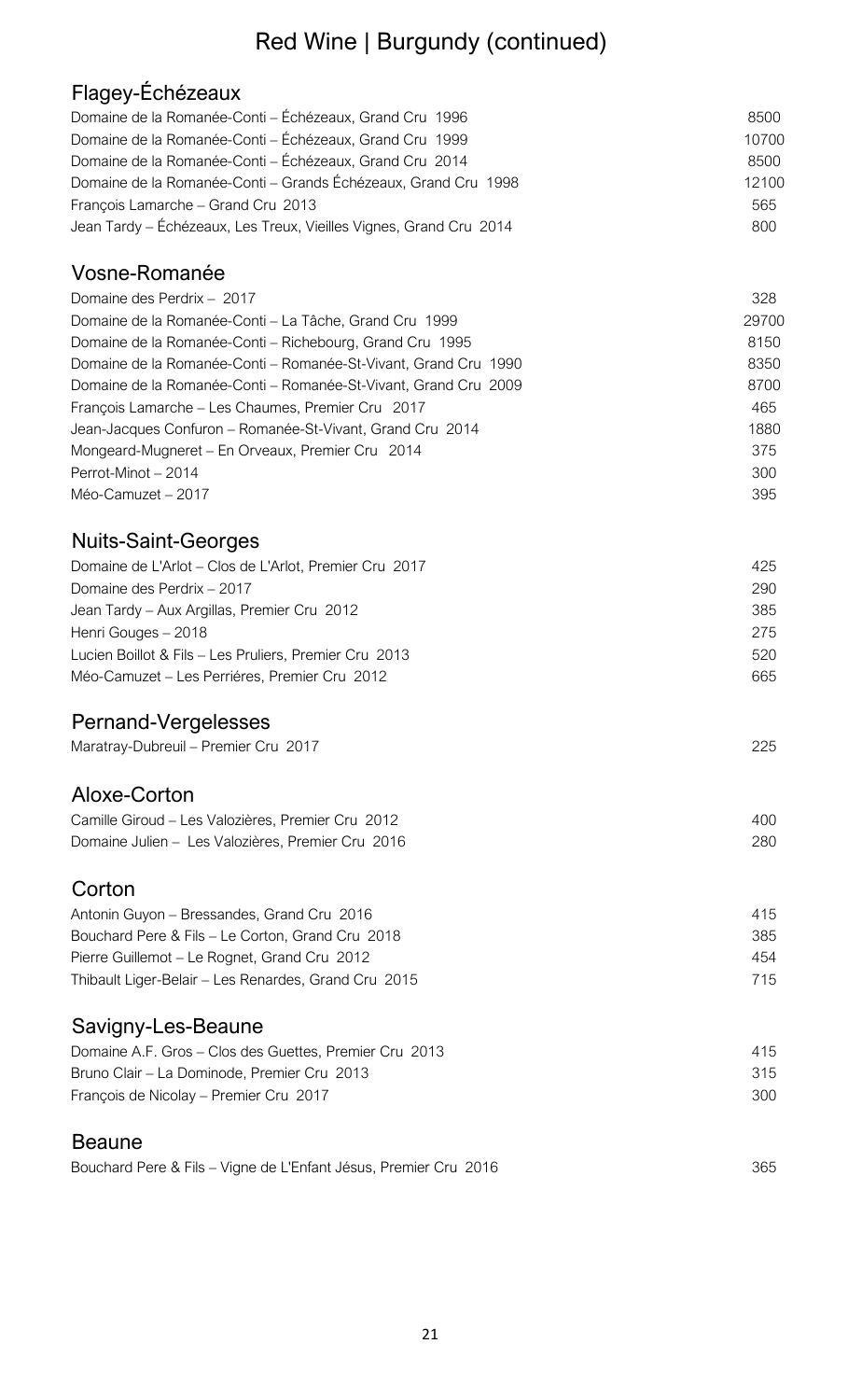# Red Wine | Burgundy (continued)

| Pommard                                                    |     |
|------------------------------------------------------------|-----|
| Benjamin Leroux - Rugiens-Hauts, Premier Cru 2018          | 535 |
| Dubreuil-Fontaine - Epenots, Premier Cru 2013              | 300 |
| Lucien Le Moine - Epenots, Premier Cru 2009                | 440 |
| Olivier Leflaive - Epenots, Premier Cru 2015               | 450 |
| Volnay                                                     |     |
| Chanterêves - Les Lurets 2017                              | 245 |
| Henri Boillot - Les Santenots, Premier Cru 2013            | 365 |
| Lucien Boillot - Les Brouillards, Premier Cru 2013         | 370 |
| Santenay                                                   |     |
| Jean Marc Vincent – Les Gravieres, Premier Cru 2013        | 315 |
| Jean Marc Vincent - Les Passetemps, Premier Cru 2012       | 300 |
| <b>Beaujolais</b>                                          |     |
| Marcel Lapierre - Morgon 2020                              | 165 |
| P. Ferraud & Fils - L'Éolienne, Moulin-à-vent, France 2018 | 120 |
|                                                            |     |

Terres Dorées – L'Ancien 2017 **120**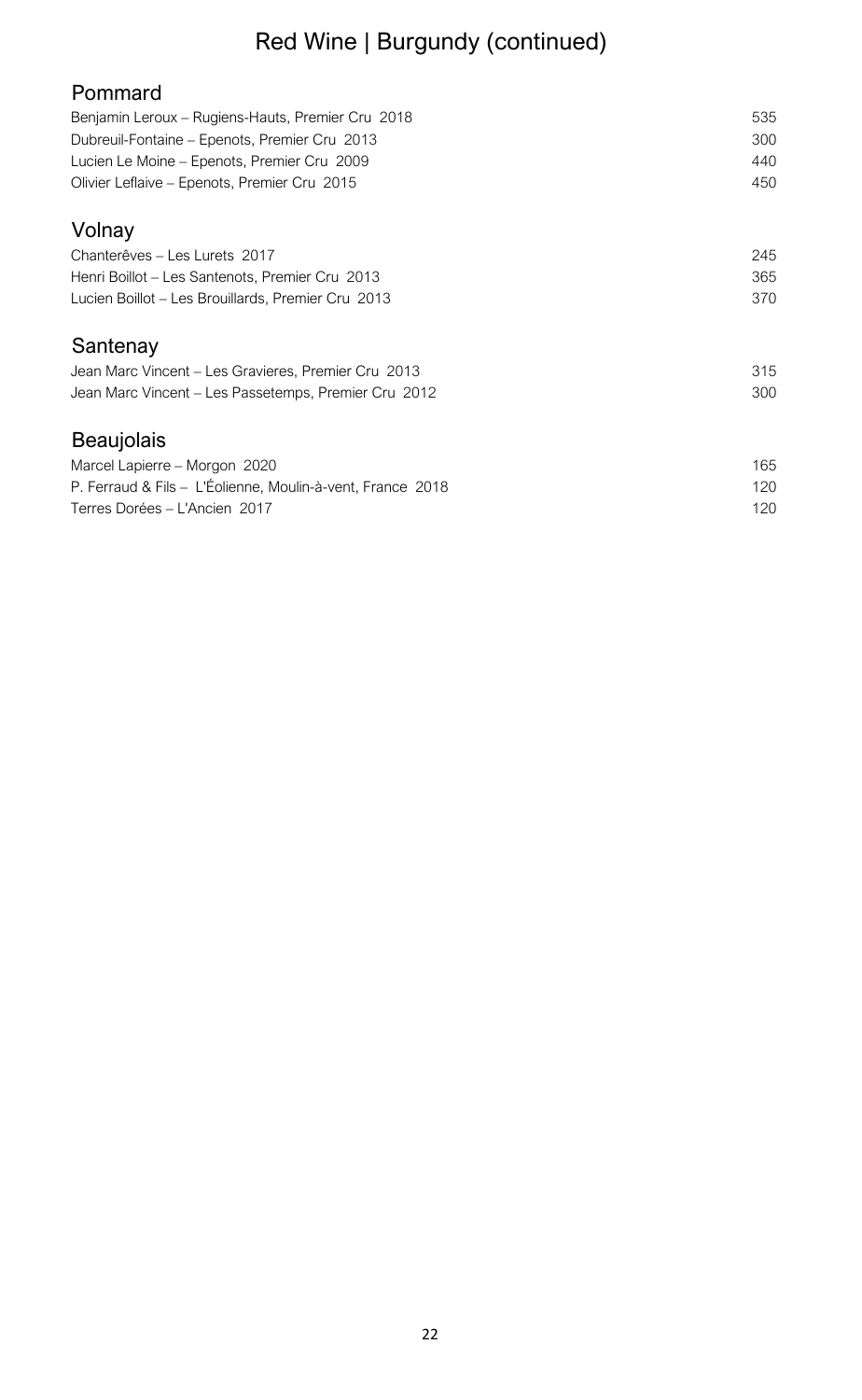# Saint-Émilion

| Château Angélus - 1 er Grand Cru Classé (A) 2009      | 1865 |
|-------------------------------------------------------|------|
| Château Angélus - 1 er Grand Cru Classé (A) 2015      | 1625 |
| Château Ausone – 1 er Grand Cru Classé (A) 2006       | 4000 |
| Château Ausone – 1 er Grand Cru Classé (A) 2009       | 5400 |
| Chapelle d'Ausone - Grand Cru 2012                    | 730  |
| Château Cheval Blanc – 1 er Grand Cru Classé (A) 1998 | 4000 |
| Château Cheval Blanc - 1er Grand Cru Classé (A) 2005  | 3950 |
| Le Petit Cheval - 2010                                | 1000 |
| Château Figeac – 1 er Grand Cru Classé (B) 2006       | 840  |
| Château Haut-Simard - Grand Cru 2014                  | 180. |
| Château Pavie – 1 er Grand Cru Classé (A) 2006        | 1750 |
| Château Pavie – 1 er Grand Cru Classé (A) 2012        | 1650 |
| Couvent des Jacobins - Grand Cru Classé 2013          | 230  |
| Couvent des Jacobins – Calicem 2015                   | 450  |
| Tertre Roteboeuf - Grand Cru Classé 2006              | 1650 |
|                                                       |      |

### Pomerol

| Château Bourgneuf - 2017       | 240   |
|--------------------------------|-------|
| Château Gazin - 2010           | 715   |
| L'Hospitalet de Gazin - 2017   | 240   |
| Château La Conseillante - 2009 | 1200  |
| Château La Conseillante - 2014 | 715   |
| Château Le Pin - 2006          | 6500  |
| Château Petrus - 1971          | 11300 |
| Château Petrus - 2012          | 10600 |
| Château Rouget - 2016          | 315   |
|                                |       |

### Saint-Estèphe

| Château Calon-Ségur - 3ème Grand Cru Classé 2005     | 715  |
|------------------------------------------------------|------|
| Château Cos d'Estournel - 2ème Grand Cru Classé 1982 | 1900 |
| Pagodes de Cos - 2011                                | 295  |
| Château de Pez - 2018                                | 240  |
| La Devise de Lilian – 2015                           | 160  |
| Château Montrose – 2ème Grand Cru Classé 2005        | 990  |
| Château Montrose – 2ème Grand Cru Classé 2011        | 500  |
| La Dame de Montrose - 2015                           | 260  |
| Château Phélan-Ségur - 2012                          | 295  |
|                                                      |      |

# Margaux

| Margaux de Brane - 2014                             | 180  |
|-----------------------------------------------------|------|
| Château Durfort-Vivens - 2ème Grand Cru Classé 2010 | 450  |
| Château Kirwan – Grand Cru Classé 2015              | 320  |
| Château Margaux - 1 er Grand Cru Classé 1990        | 5400 |
| Château Margaux - 1 er Grand Cru Classé 1996        | 4150 |
| Château Margaux - 1 er Grand Cru Classé 2000        | 4600 |
| Château Margaux - 1er Grand Cru Classé 2008         | 2800 |
| Château Margaux - 1 er Grand Cru Classé 2009        | 4580 |
| Château Rauzan-Ségla - 2ème Grand Cru Classé 2016   | 480  |
| Château Palmer – 3ème Grand Cru Classé 2000         | 1490 |
| Château Palmer – 3ème Grand Cru Classé 2007         | 1000 |
| Château Palmer - 3ème Grand Cru Classé 2008         | 1209 |
| Château Palmer - 3ème Grand Cru Classé 2009         | 1400 |
| Château Palmer – 3ème Grand Cru Classé 2010         | 1600 |
| Château Siran – 2014                                | 230  |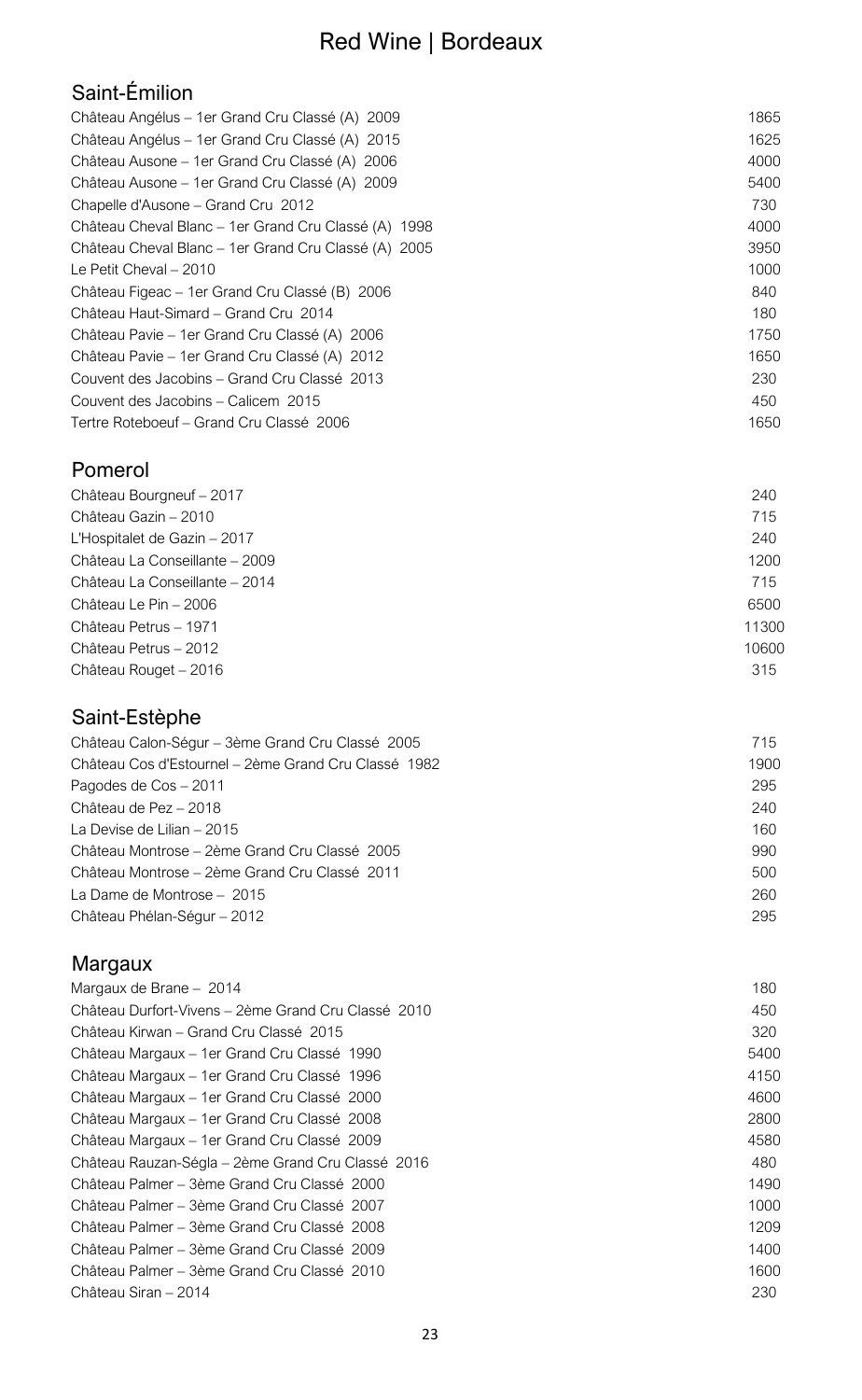# Red Wine | Bordeaux (continued)

### Pauillac

| Château Lafite-Rothschild - 1 er Grand Cru Classé 1982                      | 15000 |
|-----------------------------------------------------------------------------|-------|
| Château Lafite-Rothschild – 1er Grand Cru Classé 1986                       | 9250  |
| Château Lafite-Rothschild - 1 er Grand Cru Classé 2000                      | 6500  |
| Château Lafite-Rothschild - 1er Grand Cru Classé 2002                       | 2800  |
| Château Lafite-Rothschild – 1 er Grand Cru Classé 2004                      | 2600  |
| Carruades de Lafite - 2005                                                  | 1950  |
| Château Latour - 1er Grand Cru Classé 1999                                  | 2500  |
| Château Latour - 1er Grand Cru Classé 2000                                  | 4500  |
| Château Latour - 1er Grand Cru Classé 2005                                  | 3850  |
| Château Lynch-Bages - 5ème Cru Classé 2006                                  | 645   |
| Château Lynch-Bages - 5ème Cru Classé 2012                                  | 510   |
| Echo de Lynch-Bages - 5ème Cru Classé 2017                                  | 300   |
| Château Mouton-Rothschild - 1er Grand Cru Classé 1982                       | 6500  |
| Château Mouton-Rothschild - 1er Grand Cru Classé 1995                       | 2550  |
| Château Mouton-Rothschild – 1er Grand Cru Classé 1998                       | 2500  |
| Château Mouton-Rothschild – 1 er Grand Cru Classé 1999                      | 2000  |
| Château Mouton-Rothschild – 1er Grand Cru Classé 2009                       | 3290  |
| Château Mouton-Rothschild – 1er Grand Cru Classé 2010                       | 2850  |
| Le Petit Mouton de Mouton-Rothschild - 2015                                 | 900   |
| Château Pichon Longueville Baron - 2ème Grand Cru Classé 2010               | 850   |
| Château Pichon Longueville Comtesse de Lalande – 2ème Grand Cru Classé 2010 | 1000  |
| Reserve de La Comtesse de Lalande - 2010                                    | 340   |
|                                                                             |       |

### Saint-Julien

| Château Ducru-Beaucaillou – 2ème Grand Cru Classé 2006  | 850  |
|---------------------------------------------------------|------|
| Château Ducru-Beaucaillou – 2ème Grand Cru Classé 2010  | 1000 |
| Château Gloria - 2012                                   | 220  |
| Les Fiefs de Lagrange - 2012                            | 240  |
| Château Léoville Barton - 2ème Grand Cru Classé 2009    | 635  |
| La Réserve de Léoville Barton - 2015                    | 280  |
| Château Léoville-Las Cases – 2ème Grand Cru Classé 2007 | 700  |
| Château Léoville-Poyferré - 2ème Grand Cru Classé 2012  | 350  |
| Château Langoa Barton - 2010                            | 400  |
|                                                         |      |

#### Graves

| Château Haut-Brion - 1er Grand Cru Classé, Pessac-Léognan 1999        | 2350 |
|-----------------------------------------------------------------------|------|
| Château Haut-Brion - 1er Grand Cru Classé, Pessac-Léognan 2009        | 3000 |
| Château Bahans Haut-Brion - Grand Cru Classé, Pessac-Léognan 2006     | 600  |
| Château La Mission Haut-Brion - Grand Cru Classé, Pessac-Léognan 2006 | 1500 |
| Château La Mission Haut-Brion – Grand Cru Classé, Pessac-Léognan 2011 | 960  |
| Château Pape Clément - Grand Cru Classé, Pessac-Léognan 1995          | 695  |

### Other Red Wine

| Château La Lagune – Grand Cru Classé, Haut-Médoc 2006 | 330 |
|-------------------------------------------------------|-----|
| Château Potensac - Médoc 2013                         | 240 |
| Château Sociando-Mallet – Haut-Médoc 2012             | 265 |
| Château Sociando-Mallet – Haut-Médoc 2014             | 250 |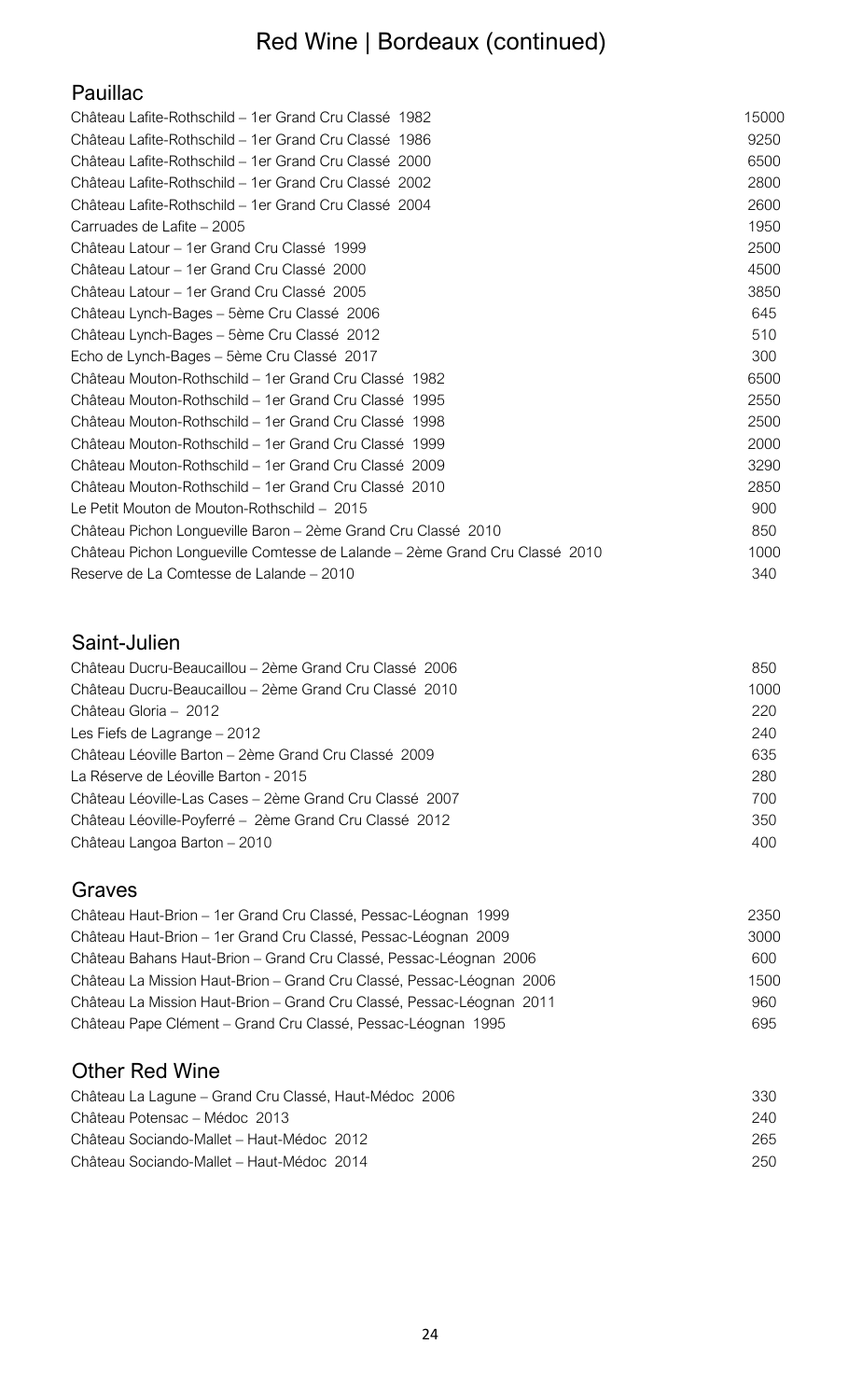# Red Wine | Rhône Valley

### Côte-Rôtie

| E. Guigal - La Turque 2003                            | 4200 |
|-------------------------------------------------------|------|
| E. Guigal - Chateau d'Ampuis 2016                     | 470  |
| E. Guigal - Brune Et Blonde 2017                      | 300  |
| Jean-Michel Stephan - 2011                            | 240  |
| M. Chapoutier - La Mordorée 2012                      | 450  |
| Nicolas Perrin - 2016                                 | 245  |
| Yves Cuilleron - Bassenon 2017                        | 300  |
| Saint-Joseph                                          |      |
| Bernard Gripa - Berceau 2011                          | 300  |
| Jean Louis Chave - Offerus 2016                       | 150  |
| Hermitage                                             |      |
| Balma Venitia - Blanche De Castille 2006              | 275  |
| E. Guigal - Ex Voto 2005                              | 1190 |
| Ferraton - Les Miaux 2010                             | 270  |
| M. Chapoutier - Le Pavillon 2013                      | 1030 |
| M. Chapoutier - Monier de la Sizeranne 2011           | 380  |
| Paul Jaboulet Aîné - La Chapelle 1996                 | 500  |
| Paul Jaboulet Aîné – La Chapelle 1997                 | 550  |
| Paul Jaboulet Aîné - La Chapelle 1999                 | 600  |
| Paul Jaboulet Aîné - La Chapelle 2001                 | 660  |
| Paul Jaboulet Aîné - La Chapelle 2003                 | 680  |
| Crozes-Hermitage                                      |      |
| Alain Graillot - 2017                                 | 150  |
| M. Chapoutier - Les Varonniers 2015                   | 250  |
| Paul Jaboulet Aîné – Domaine de Thalabert 2009        | 255  |
| Cornas                                                |      |
| Jean-Luc Colombo - Les Ruchets 1999                   | 360  |
| Auguste Clape - 2011                                  | 540  |
| Matthieu Barret - Brise Cailloux 2014                 | 230  |
| Gigondas                                              |      |
| Alain Jaume - Terrasses de Montmirail 2019            | 160  |
| Maison Castel - Séries Limitées 2017                  | 210  |
| Vacqueyras                                            |      |
| Tardieu Laurent - Vieilles Vignes 2005                | 220  |
| Châteauneuf-du-Pape                                   |      |
| André Brunel - Cuvée Centenaire 2006                  | 625  |
| André Brunel – Cuvée Centenaire 2016                  | 585  |
| Château de Beaucastel - Hommage à Jacques Perrin 2007 | 2500 |
| Château de Beaucastel - Hommage à Jacques Perrin 2013 | 1550 |
| Château Gigognan - Cardinalice 2016                   | 285  |
| Château Gigognan - Clos du Roi 2016                   | 235  |
| Clos Saint Jean - 2017                                | 200  |
| Domaine de la Janasse - Vieilles Vignes 2014          | 390  |
| Saintes Pierres de Nalys - 2016                       | 250  |
| Vieux Télégraphe - La Crau 2018                       | 350  |
|                                                       |      |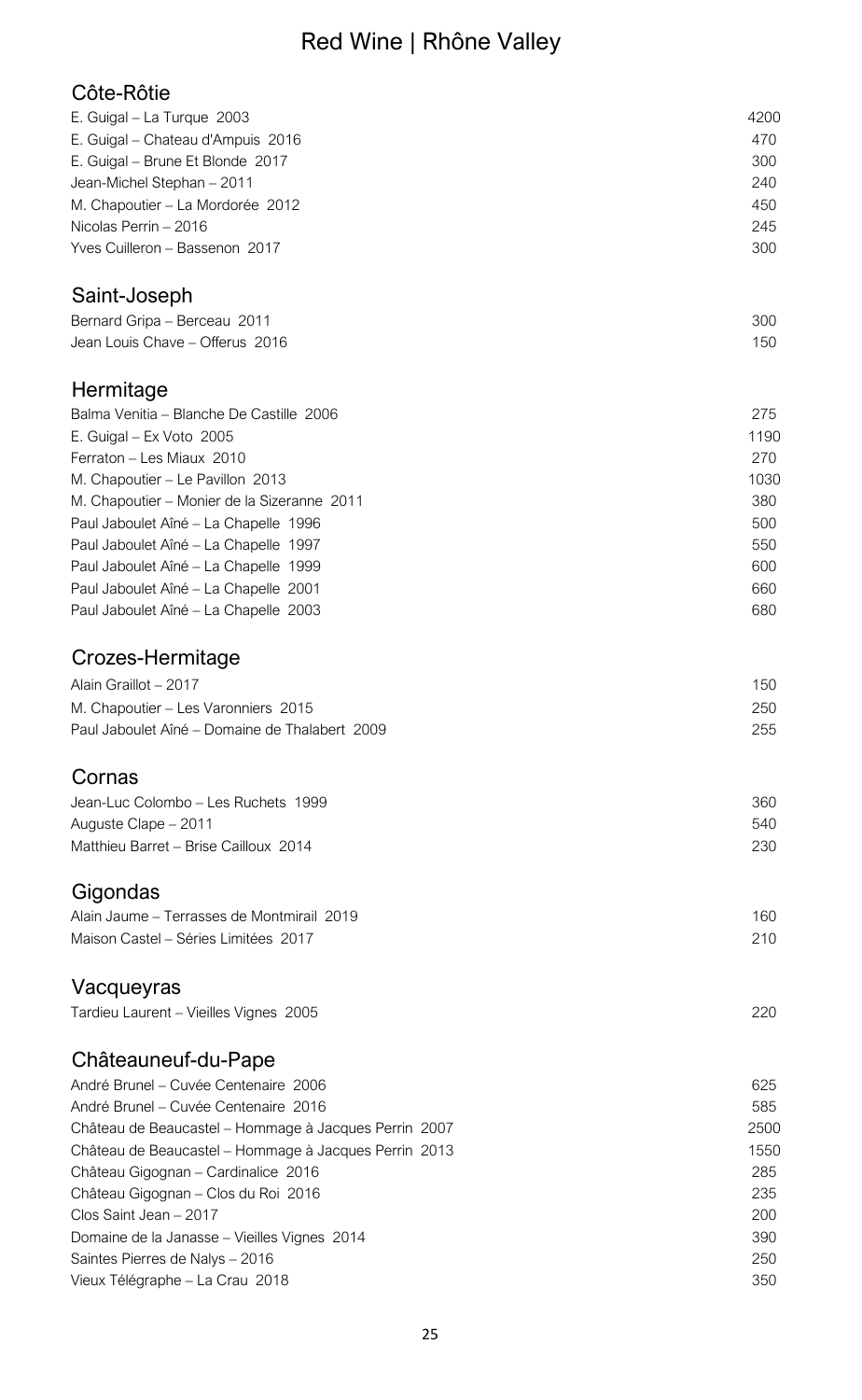# Other Red Wine | France

| Loire Valley<br>Domaine des Roches Neuves - Cabernet Franc, Marginale Saumur-Champigny 2018 | 190 |
|---------------------------------------------------------------------------------------------|-----|
| Cahors                                                                                      |     |
| Château Lagrézette - Malbec/Merlot 2013                                                     | 215 |
| Château Lagrézette - Malbec, Paragon 2013                                                   | 400 |
| <b>Bandol</b>                                                                               |     |
| Tardieu Laurent - Mourvèdre 2006                                                            | 205 |
| <b>Alpilles</b>                                                                             |     |
| Domaine Trévallon - Cabernet Sauvignon/Syrah 1990                                           | 890 |
| Domaine Trévallon - Cabernet Sauvignon/Syrah 2012                                           | 315 |
| Languedoc-Roussillon                                                                        |     |
| Domaine Peyre Rose - Grenache/Syrah, Clos des Cistes, Coteaux du Languedoc 2003             | 360 |
| Domaine Peyre Rose - Grenache/Syrah, Clos des Cistes, Coteaux du Languedoc 2004             | 350 |
| Château Negly – Syrah/Grenache, La Porte du Ciel, Languedoc 2011                            | 430 |
| Mas de Daumas Gassac - Cabernet Sauvignon and Blend, Languedoc 2018                         | 230 |
| Maison Castel - Syrah/Grenache/Mourvèdre, Séries Limitées, Languedoc Pézenas 2017           | 180 |
| Domaine Gauby - Grenache/Carignan/Mourvèdre/Syrah, Muntada, Côtes du Roussillon 2004        | 450 |
| Domaine du Clos des Fées - Syrah/Mourvedre, Le Clos des Fées, Côtes du Roussillon 2005      | 485 |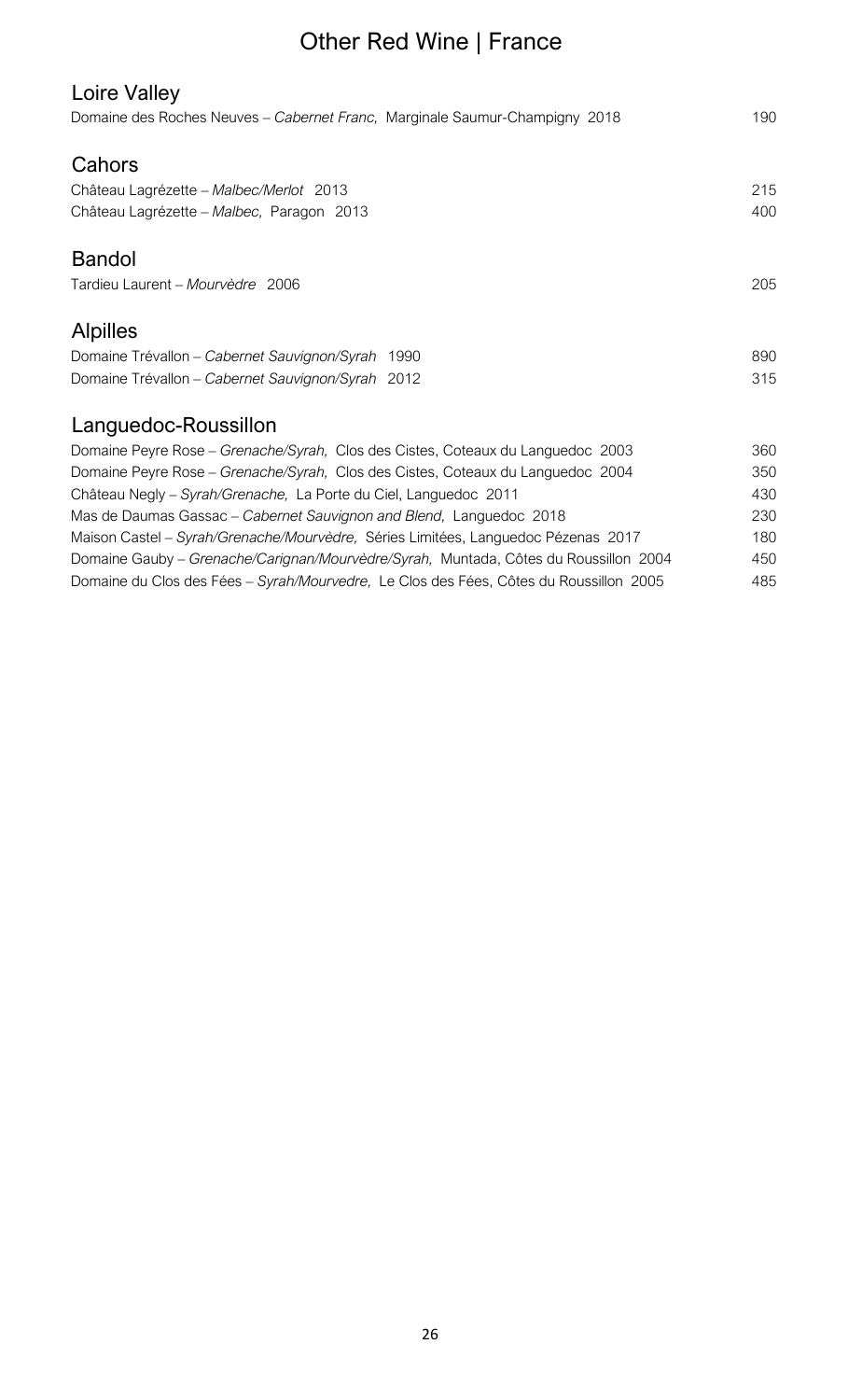# Red Wine | Italy

### Piedmont | Barolo

| Azelia di Luigi Scavino – Voghera Brea, Riserva 2000 | 360  |
|------------------------------------------------------|------|
| Azelia di Luigi Scavino - Bricco Fiasco 2001         | 325  |
| Azelia di Luigi Scavino - 2016                       | 210  |
| Borgogno - Riserva 1997                              | 500  |
| Borgogno – Vigna Liste, Riserva 2004                 | 415  |
| Borgogno – Vigna Liste 2007                          | 335  |
| Borgogno - Cannubi 2011                              | 410  |
| Brovia - Rocche Di Castiglione 2013                  | 395  |
| Brovia – Unio 2014                                   | 350  |
| Brovia - Villero 2013                                | 405  |
| Bruno Giacosa - Falletto 2017                        | 700  |
| Gaja - Dagromis 2016                                 | 350  |
| Gaja - Conteisa 2013                                 | 925  |
| Giacomo Conterno – Cascina Francia 2006              | 890  |
| Mario Marengo - Brunate 2014                         | 255  |
| Paolo Scavino - Rocche dell'Annunziata, Riserva 1996 | 1160 |
| Pecchenino - San Giuseppe 2013                       | 215  |
| Renato Corino - 2004                                 | 395  |
| Renato Ratti - Marcenasco 2017                       | 250  |
| Roagna - Pira 2011                                   | 630  |
| Tenuta Cucco - Cerrati 2014                          | 245  |
|                                                      |      |

### Piedmont | Barbaresco

| Borgogno - Riserva 1978              | 695  |
|--------------------------------------|------|
| Bruno Giacosa - Falletto, Asili 2017 | 700  |
| Cantina Parroco - 1998               | 410  |
| Gaja - 2012                          | 800  |
| Gaja - 2014                          | 775  |
| Gaja - 2016                          | 850  |
| Gaja - Sorì San Lorenzo 2013         | 1650 |
| Giuseppe Cortese - Rabaja 2005       | 325  |
| Giuseppe Cortese - Rabaja 2016       | 290  |
|                                      |      |

# Piedmont | Langhe

| Gaja – Cabernet Sauvignon/Merlot/Cabernet Franc, Darmagi 2006 | 860 |
|---------------------------------------------------------------|-----|
| Gaja - Barbera/Nebbiolo, Conteisa 1999                        | 930 |
| Gaja – Nebbiolo, Sperss 2003                                  | 950 |
| Gaja - Nebbiolo/Merlot/Cabernet Sauvignon, Sito Moresco 2018  | 275 |
| Giulia Negri – Nebbiolo, Pian delle Mole 2019                 | 135 |

### Other Red Wine | Piedmont

| Brovia – Barbera d'Alba, Sori' del Drago 2017         | 175  |
|-------------------------------------------------------|------|
| Bruno Giacosa – Nebbiolo d'Alba 2019                  | 180. |
| La Spinetta – Barbera d'Alba, La Gallina 2014         | 260. |
| Mascarello - Barbera d'Alba, Scudetto 2016            | 220  |
| Giacamo Bologna - Barbera d'Asti, Braida Ai Suma 2007 | 310  |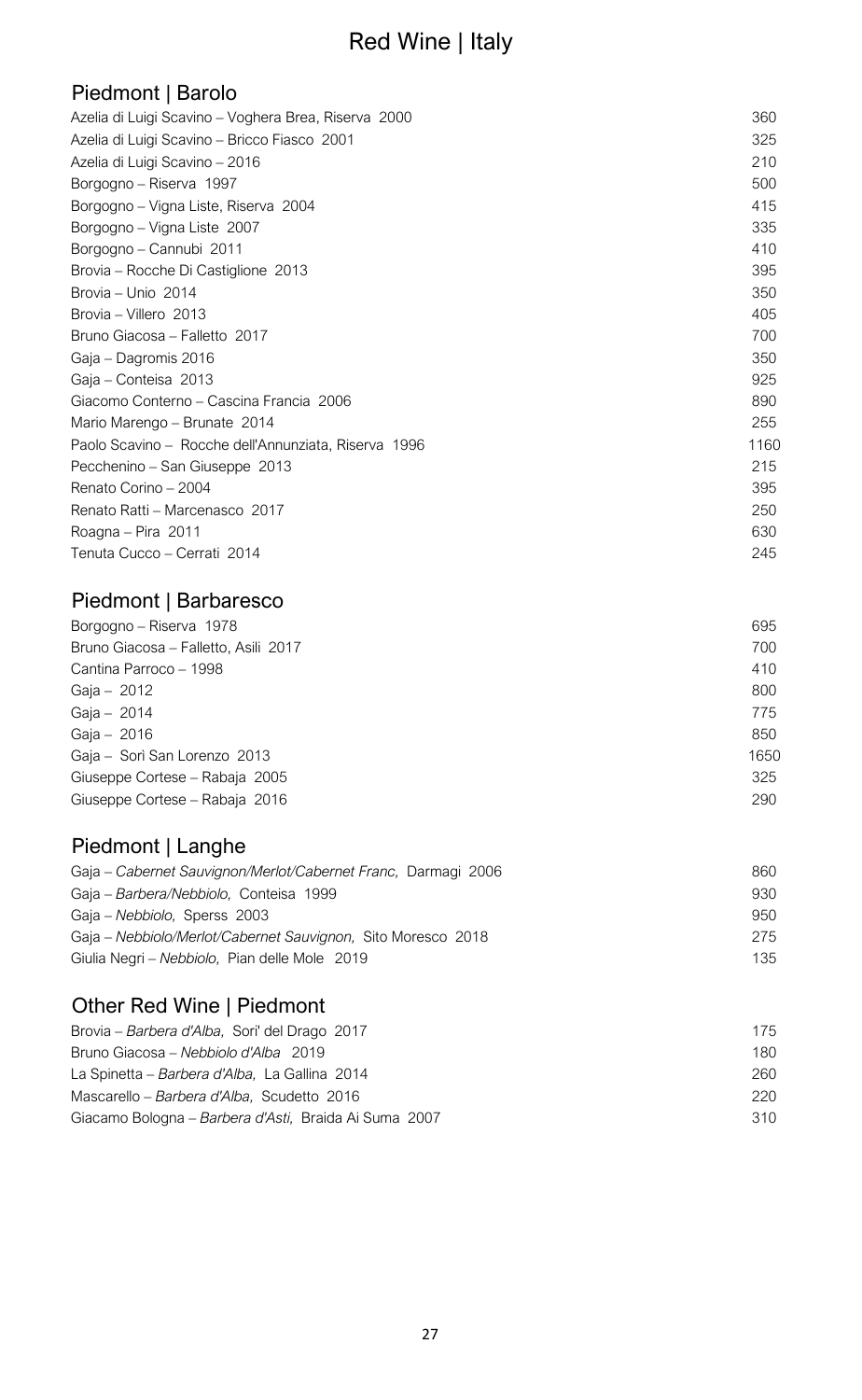# Red Wine | Italy (continued)

| Lombardy                                                                                   |      |
|--------------------------------------------------------------------------------------------|------|
| Ca' del Bosco - Carmenero 2007                                                             | 320  |
| Ca' del Bosco - Pinot Noir, Pinéro 2006                                                    | 425  |
| <b>Trentino-Alto Adige</b>                                                                 |      |
|                                                                                            |      |
| Foradori - Teroldego, Sgarzon, Dolomiti 2015                                               | 215  |
| Veneto                                                                                     |      |
| Dal Forno Romano - Monte Lodoletta, Valpolicella Superiore 2012                            | 395  |
| Dal Forno Romano – Monte Lodoletta, Amarone della Valpolicella 2008                        | 1250 |
| Tenuta Sant' Antonio - Lilum Estate, Amarone della Valpolicella 2004                       | 625  |
| Garbole - Heletto 2010                                                                     | 210  |
| Musella – Amarone della Valpolicella, Riserva 2015                                         | 300  |
| Zýmē - Amarone della Valpolicella 2015                                                     | 620  |
| Sartori - Corte Brà, Amarone della Valpolicella Classico, Riserva 2013                     | 305  |
| Stefano Accordini – Il Fornetto, Amarone della Valpolicella Classico, Riserva 2012         | 415  |
| Giuseppe Quintarelli - Amarone Della Valpolicella Classico 2003                            | 1780 |
|                                                                                            |      |
| Tuscany   Chianti                                                                          |      |
| Antinori - Tenuta Tignanello, Classico, Riserva 2018                                       | 225  |
| Villa Cerna - Classico, Riserva 2016                                                       | 180  |
| Volpaia - Classico, Riserva 2016                                                           | 195  |
| Tuscany   Montalcino                                                                       |      |
| Antinori – Pian delle Vigne, Brunello di Montalcino 2015                                   | 300  |
| Biondi-Santi - Rosso di Montalcino 2017                                                    | 325  |
| Biondi-Santi - Brunello di Montalcino 2012                                                 | 500  |
| Biondi-Santi - Brunello di Montalcino, Riserva 1995                                        | 2500 |
| Biondi-Santi - Brunello di Montalcino, Riserva 2006                                        | 1590 |
| Biondi-Santi – Brunello di Montalcino, Riserva 2012                                        | 1650 |
| Gaja – Pieve di Santa Restituta, Brunello di Montalcino 2016                               | 300  |
| Gaja – Rennina, Pieve di Santa Restituta, Brunello di Montalcino 2007                      | 580  |
| Gaja – Sugarille, Pieve di Santa Restituta, Brunello di Montalcino 2008                    | 575  |
| Poggio di Sotto - Brunello di Montalcino 2009                                              | 650  |
| Poggio di Sotto - Brunello di Montalcino 2012                                              | 650  |
| Poggio di Sotto – Rosso di Montalcino 2014                                                 | 390  |
|                                                                                            |      |
| Tuscany   Bolgheri                                                                         |      |
| Antinori - Merlot, Cont'Ugo 2017                                                           | 240  |
| Antinori – Cabernet Sauvignon/Merlot/Cabernet Franc/Petit Verdot, Guado Al Tasso 2005      | 580  |
| Antinori - Cabernet Sauvignon/Merlot/Cabernet Franc/Petit Verdot, Guado Al Tasso 2016      | 520  |
| Gaja - Merlot/Cabernet Sauvignon/Cabernet Franc, Ca'marcanda 2015                          | 415  |
| Gaja - Merlot/Cabernet Sauvignon/Cabernet Franc, Ca'marcanda Magari 2018                   | 285  |
| Ornellaia – Cabernet Sauvignon/Merlot/Cabernet Franc/Petit Verdot 2002                     | 900  |
| Ornellaia - Cabernet Sauvignon/Merlot/Cabernet Franc/Petit Verdot 2017                     | 665  |
| Le Serre Nuove dell'Ornellaia - Merlot/Cabernet Sauvignon/Cabernet Franc/Petit Verdot 2017 | 285  |
| Sassicaia - Cabernet Sauvignon/Cabernet Franc 2002                                         | 1100 |
| Sassicaia - Cabernet Sauvignon/Cabernet Franc 2013                                         | 1080 |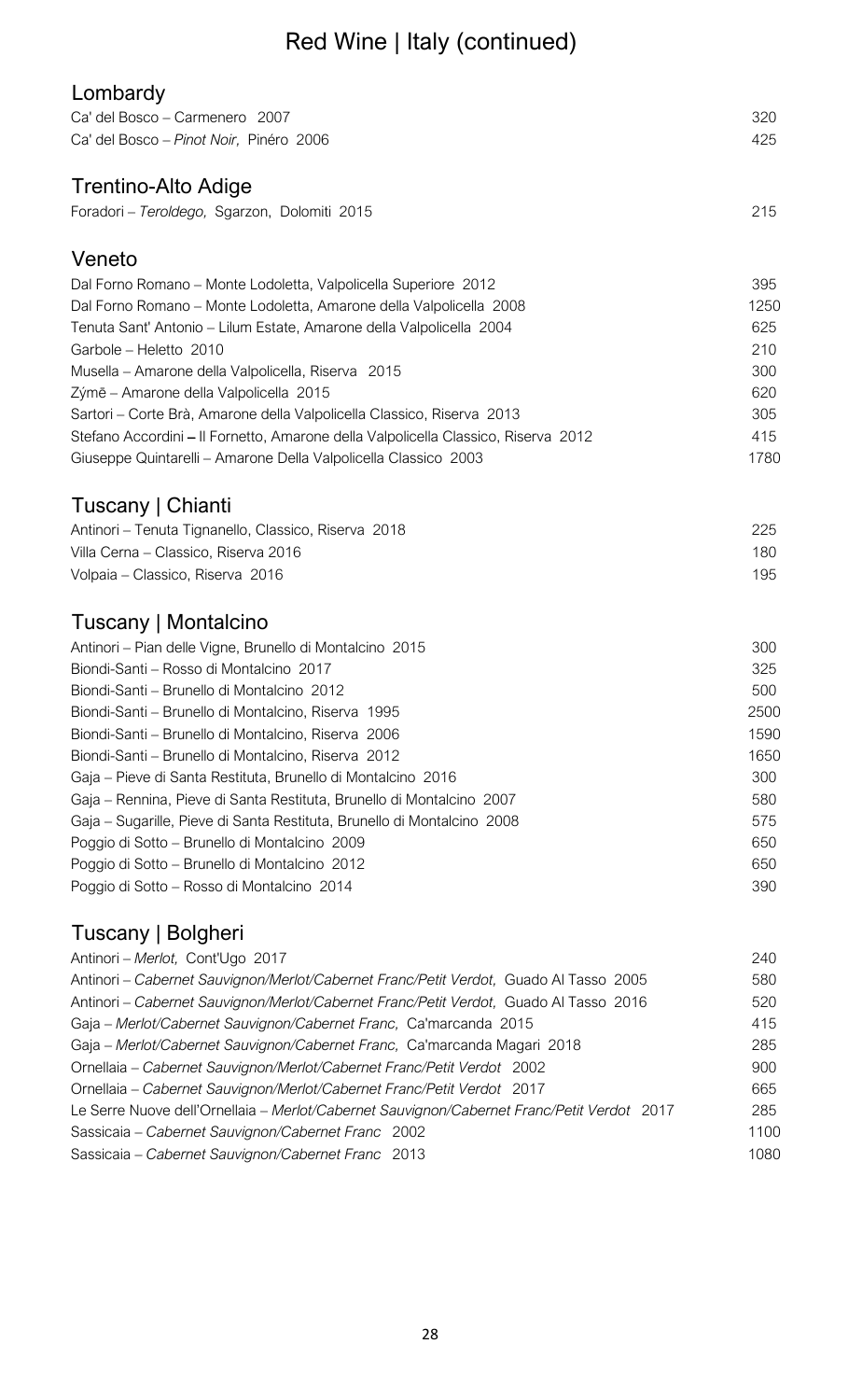# Red Wine | Italy (continued)

| Other Red Wine   Tuscany                                                                           |            |
|----------------------------------------------------------------------------------------------------|------------|
| Isole e Olena - Syrah, Collezione De Marchi 2015                                                   | 250        |
| Jacopo Biondi-Santi - Cabernet Sauvignon/Merlot/Sangiovese, Schidione 2004                         | 580        |
| Masseto - Merlot 2009                                                                              | 2200       |
| Masseto - Merlot 2011                                                                              | 2350       |
| Masseto - Merlot 2012                                                                              | 2100       |
| Podernuovo A Palazzone – Cabernet Franc, Argirio 2015                                              | 165        |
| Solaia - Sangiovese/Cabernet Sauvignon<br>1985                                                     | 2000       |
| Solaia - Sangiovese/Cabernet Sauvignon<br>2004                                                     | 1560       |
| Solaia - Sangiovese/Cabernet Sauvignon<br>2005                                                     | 1430       |
| 2008<br>Solaia - Sangiovese/Cabernet Sauvignon                                                     | 1200       |
| Solaia - Sangiovese/Cabernet Sauvignon<br>2011                                                     | 1150       |
| Solaia - Sangiovese/Cabernet Sauvignon<br>2012                                                     | 1050       |
| Solaia – Sangiovese/Cabernet Sauvignon<br>2013                                                     | 1100       |
| Solaia - Sangiovese/Cabernet Sauvignon 2014                                                        | 1050       |
| Tignanello - Sangiovese/Cabernet Sauvignon 2009                                                    | 550        |
| Tignanello - Sangiovese/Cabernet Sauvignon 2017                                                    | 535        |
| Tignanello - Sangiovese/Cabernet Sauvignon 2018                                                    | 500        |
| Umbria                                                                                             |            |
| Lungarotti - Sagrantino, Montefalco 2011                                                           | 190        |
| Villa Mongalli - Sagrantino, Pozzo del Curato, Montefalco 2007                                     | 190        |
| Campania                                                                                           |            |
| Pietracupa - Aglianico, Taurasi 2012                                                               | 210        |
| Terredora - Aglianico, Montefusco 2016                                                             | 135        |
|                                                                                                    |            |
| Puglia                                                                                             |            |
| La Marchesana - Primitivo, Gioia del Colle 2019<br>Polvanera - Primitivo, 14, Gioia del Colle 2017 | 115<br>155 |
|                                                                                                    |            |
| <b>Sicily</b>                                                                                      |            |
| Girolamo Russo - Nerello Mascalese/Cappuccio, Etna Rosso Feudo 2013                                | 220        |
| Occhipinti - Nero D'Avola, Siccagno 2015                                                           | 195        |
| Sardinia                                                                                           |            |
| Punica - Carignano/Cabernet Sauvignon/Merlot, Barrua, Isola dei Nuraghi, Santadi 2016              | 250        |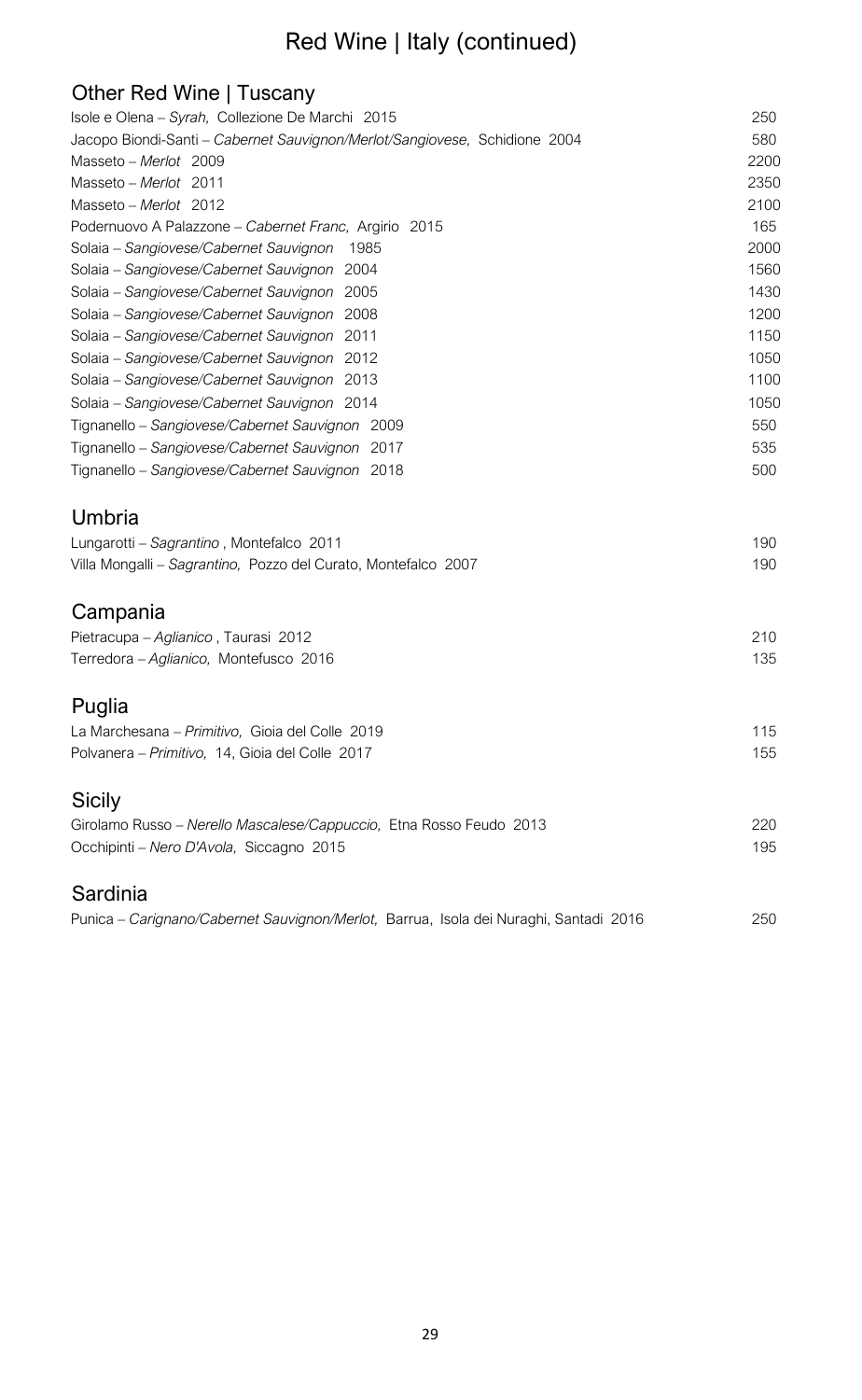# Red Wine | Spain

| ı | ۰. |
|---|----|
|   |    |

| Artadi – Viñas de Gain 2015                                        | 215  |
|--------------------------------------------------------------------|------|
| Altos de Lanzaga - 2011                                            | 400  |
| Marqués de Murrieta - Castillo De Ygay, Gran Reserva Especial 2009 | 315  |
| Marqués de Murrieta - Dalmau 2013                                  | 325  |
| Muga - Selection Especial 2016                                     | 220  |
| Muga - Torre Muga, Reserva 2016                                    | 365  |
| Palacios Remondo - La Montesa 2016                                 | 150  |
| Bodegas Roda - I Reserva 2016                                      | 290  |
| Bodegas Roda - Sela 2018                                           | 175  |
|                                                                    | 815  |
| Bodegas Roda - Cirsion 2015                                        |      |
| <b>Navarra</b>                                                     |      |
| Artadi - Santa Cruz de Artazu 2014                                 | 210  |
|                                                                    |      |
| Ribera del Duero                                                   |      |
| Dominio De Atauta - La Mala 2011                                   | 490  |
| Hacienda Monasterio - 2016                                         | 240  |
| Bodegas La Horra - Corimbo I 2014                                  | 270  |
|                                                                    | 565  |
| Vega Sicilia - Valbuena 5° 2012                                    |      |
| Vega Sicilia - Unico 1998                                          | 2350 |
| Vega Sicilia - Unico 2005                                          | 1200 |
| Vega Sicilia - Unico 2007                                          | 980  |
| Priorat                                                            |      |
| Alvaro Palacios - Gratallops 2014                                  | 285  |
| Alvaro Palacios - Les Terrasses 2015                               | 225  |
|                                                                    |      |
| Miguel Torres - Salmos 2015                                        | 170  |
| <b>Bierzo</b>                                                      |      |
| Descendientes de J. Palacios - "Petalos" 2015                      | 165  |
| Raúl Pérez - "El Rapolao" 2012                                     | 152  |
| Raúl Pérez - "Ultreia" 2010                                        | 280  |
|                                                                    |      |
| Toro                                                               |      |
| Gil Family Estates - El Nido, Jumilla 2013                         | 595  |
| San Román - 2015                                                   | 220  |
|                                                                    |      |
| Castilla y León                                                    |      |
| Mauro - Mauro VS 2015                                              | 325  |
|                                                                    |      |
|                                                                    | 240  |
| Raúl Pérez - Rara Avis, Prieto Picudo 2010                         |      |
| <b>Other Red Wine</b>                                              |      |
| 4 Kilos - Callet, Mallorca 2013                                    | 225  |
| Dominio do Bibei - Mencía, La Cima, Ribeira Sacra 2010             | 240  |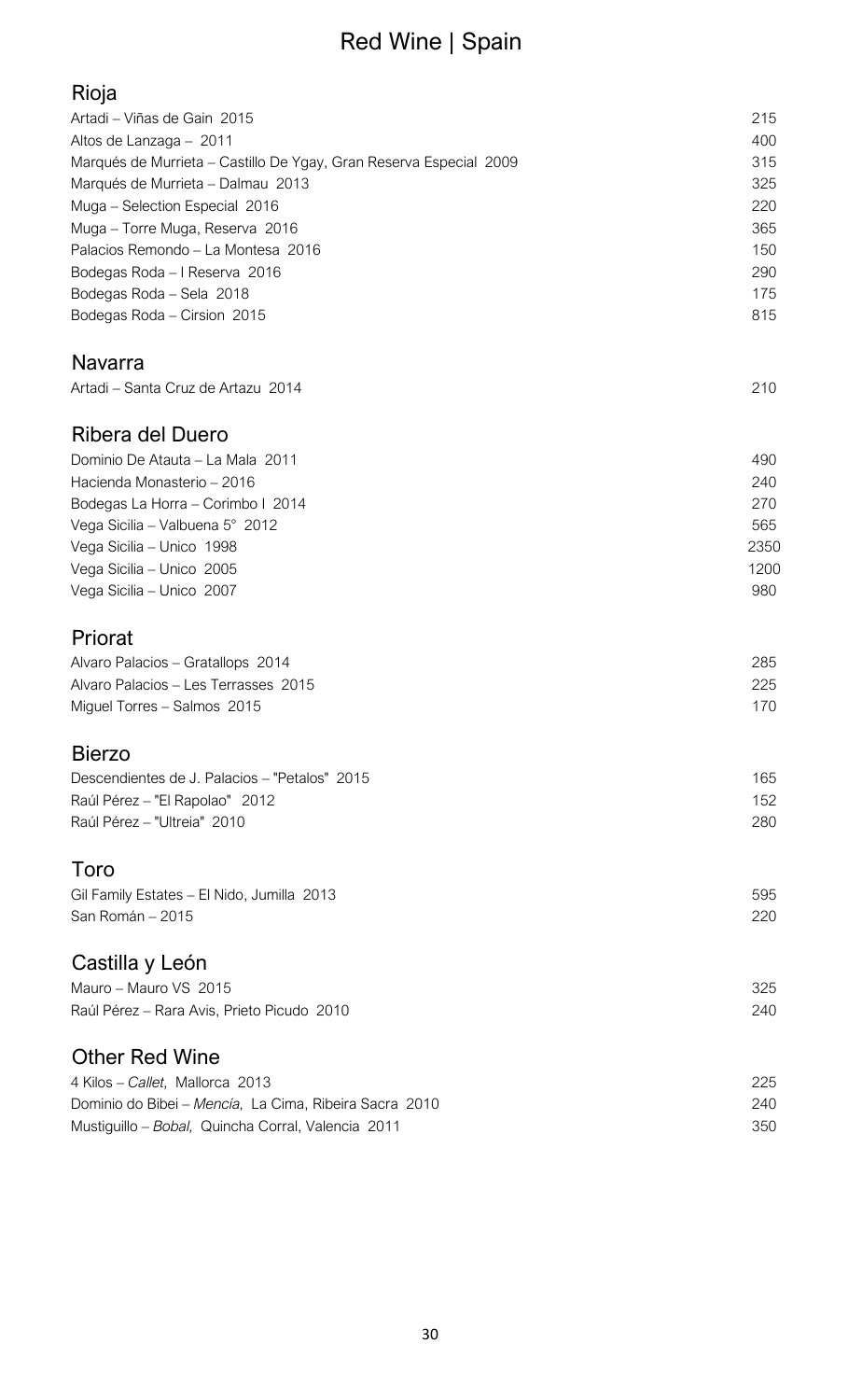# Red Wine | Australia

| 300 |
|-----|
| 310 |
|     |

### Shiraz

| Clarendon Hills - Astralis, Clarendon 2001                             | 1260 |
|------------------------------------------------------------------------|------|
| Giaconda – Warner Vineyard, Victoria 2006                              | 400  |
| Henschke - Keyneton Euphonium, Barossa Valley 2015                     | 275  |
| Henschke - Hill of Grace, Eden Valley 2009                             | 2460 |
| Henschke - Hill of Grace, Eden Valley 2010                             | 2400 |
| Henschke - Hill of Grace, Eden Valley 2012                             | 2350 |
| Henschke - Mount Edelstone, Eden Valley 2012                           | 550  |
| Jim Barry - The McRae Wood, Clare Valley 2014                          | 230  |
| John Duval – Entity, Barossa Valley 2018                               | 210  |
| Kaesler – Old Bastard, Barossa Valley 2012                             | 625  |
| Kaesler - Old Bastard, Barossa Valley 2014                             | 625  |
| Kalleske – Johann Georg, Old Vine Single Vineyard, Barossa Valley 2014 | 420  |
| Penfolds – Grange, BIN 95 South Australia 1990                         | 2600 |
| Penfolds - Grange, BIN 95 South Australia 2012                         | 1800 |
| Penfolds - Grange, BIN 95 South Australia 2013                         | 1950 |
| Penfolds – Grange, BIN 95 South Australia 2014                         | 2235 |
| Pimpernel Vineyards - Grouch, Yarra Valley 2015                        | 300  |
| Powell & Son - Leochel, Eden Valley 2016                               | 320  |
| Powell & Son - Barossa & Eden Valleys 2017                             | 210  |
| Soul Growers - Slow Grown, Barossa Valley 2016                         | 250  |
| Torbreck - Descendant, Barossa Valley 2013                             | 525  |
| Grant Burge - Meshach, Barossa Valley 2009                             | 400  |
| Yalumba - The Octavius, Barossa Valley 2013                            | 420  |

### Cabernet Sauvignon & Blend

| Henschke – Cyril, Eden Valley 2015                        | 500  |
|-----------------------------------------------------------|------|
| Jim Barry - First XI, Coonawarra 2013                     | 270  |
| Kalleske – Merchant, Single Vineyard, Barossa Valley 2015 | 165  |
| Penfolds - BIN 389, South Australia 2016                  | 270  |
| Penfolds - BIN 620, Coonawarra 2008                       | 2750 |
| Yalumba – The Signature, Barossa Valley 2014              | 240  |
| Yalumba - The Menzies, Coonawarra 2013                    | 240  |

### Grenache & Blend

| Powell & Son – Barossa Valley 2017                   | 210  |
|------------------------------------------------------|------|
| Torbreck – The Steading, Barossa Valley 2018         | 240. |
| Yangarra – High Sands 2010                           | 390  |
| Yarra Yering – Dry Red Wine No. 2, Yarra Valley 2011 | 290  |
|                                                      |      |

### Merlot

| Clarendon Hills - Brookman Vineyard 2006   | 455 |
|--------------------------------------------|-----|
| Yarra Yering - Carrodus, Yarra Valley 2007 | 524 |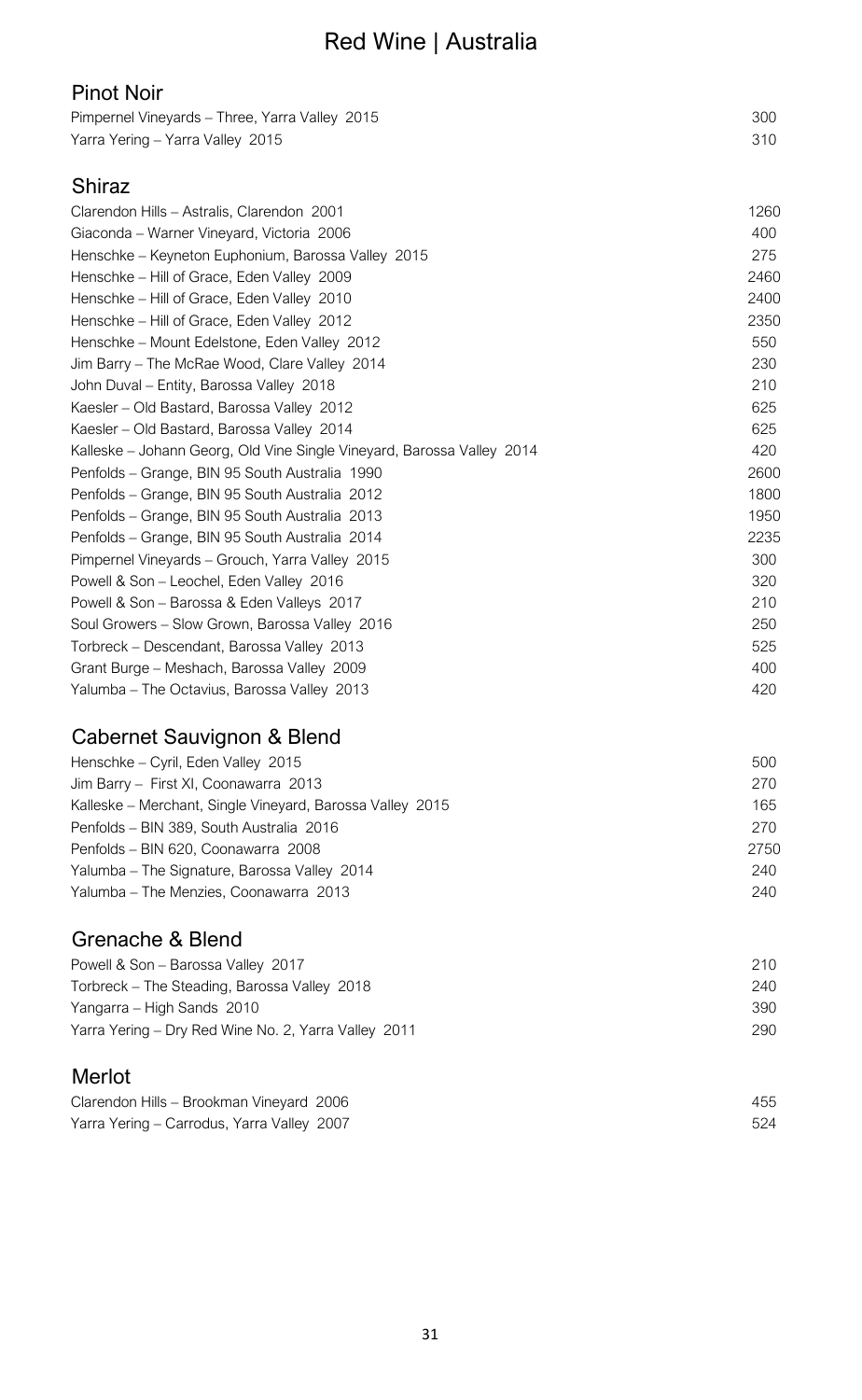# Red Wine | Other Countries

#### New Zealand

| Bell Hill - Pinot Noir, Canterbury 2016                   | 400 |
|-----------------------------------------------------------|-----|
| Felton Road - Pinot Noir, Block 3, Central Otago 2019     | 350 |
| Felton Road - Pinot Noir, Bannockburn, Central Otago 2020 | 215 |
| Sato – Pinot Noir, L'insolite, Central Otago 2015         | 260 |
| Sato - Pinot Noir, Pisa Terrace, Central Otago 2016       | 210 |
| Schubert – Pinot Noir, Wairarapa 2019                     | 170 |
| Schubert - Pinot Noir, Marion's Vineyard, Wairarapa 2016  | 200 |

### Argentina

| Achával Ferrer - Malbec, Finca Mirador, Mendoza 2013                                | 350 |
|-------------------------------------------------------------------------------------|-----|
| Catena Zapata – Cabernet Sauvignon, Catena Alta, Mendoza 2016                       | 220 |
| Catena Zapata – Malbec, Catena Alta, Mendoza 2016                                   | 220 |
| Mascota Vineyards – Cabernet Sauvignon/Malbec/Cabernet Franc, Unánime, Mendoza 2015 | 175 |
| Susana Balbo – Malbec, Nosotros, Valle de Uco 2013                                  | 400 |

#### Chile

| Almaviva - Cabernet Sauvignon/Carmenere/Cabernet Franc, Puente Alto, Maipo Valley 2016 | 585 |
|----------------------------------------------------------------------------------------|-----|
| Almaviva – Merlot/Carmenere/Cabernet Sauvignon, EPU, Maipo Valley 2015                 | 275 |
| Don Melchor - Cabernet Sauvignon, Puente Alto 2017                                     | 350 |
| Montes Alpha – Cabernet Sauvignon/Cabernet Franc/Merlot, M. Colchagua Valley 2018      | 295 |
| Odfjell - Carignan, Orzada, Maule Valley 2016                                          | 145 |
| Pengwine – Carmenere/Malbec, King, Maipo Valley 2010                                   | 295 |

#### South Africa

| Normandie - Cabernet Sauvignon & Blend, Eisen & Viljoen, Franschhoek Valley, Paarl 2010 | 480 |
|-----------------------------------------------------------------------------------------|-----|
| Kanonkop - Cabernet Sauvignon/Cabernet Franc, Paul Sauer, Stellenbosch 2018             | 260 |
| Kanonkop - Pinotage, Stellenbosch 2016                                                  | 225 |
| Syria<br>Bargylus - Syrah/Cabernet Sauvignon/Merlot 2013                                | 250 |

#### Lebanon Château Kefraya – *Cabernet Sauvignon/Grenache/Mourvedre/Syrah,* Comte de M 2011 220 Château Musar – *Cabernet Sauvignon/Carignan/Cinsault* 2001 270 Château Musar – *Cabernet Sauvignon/Carignan/Cinsault* 2014 230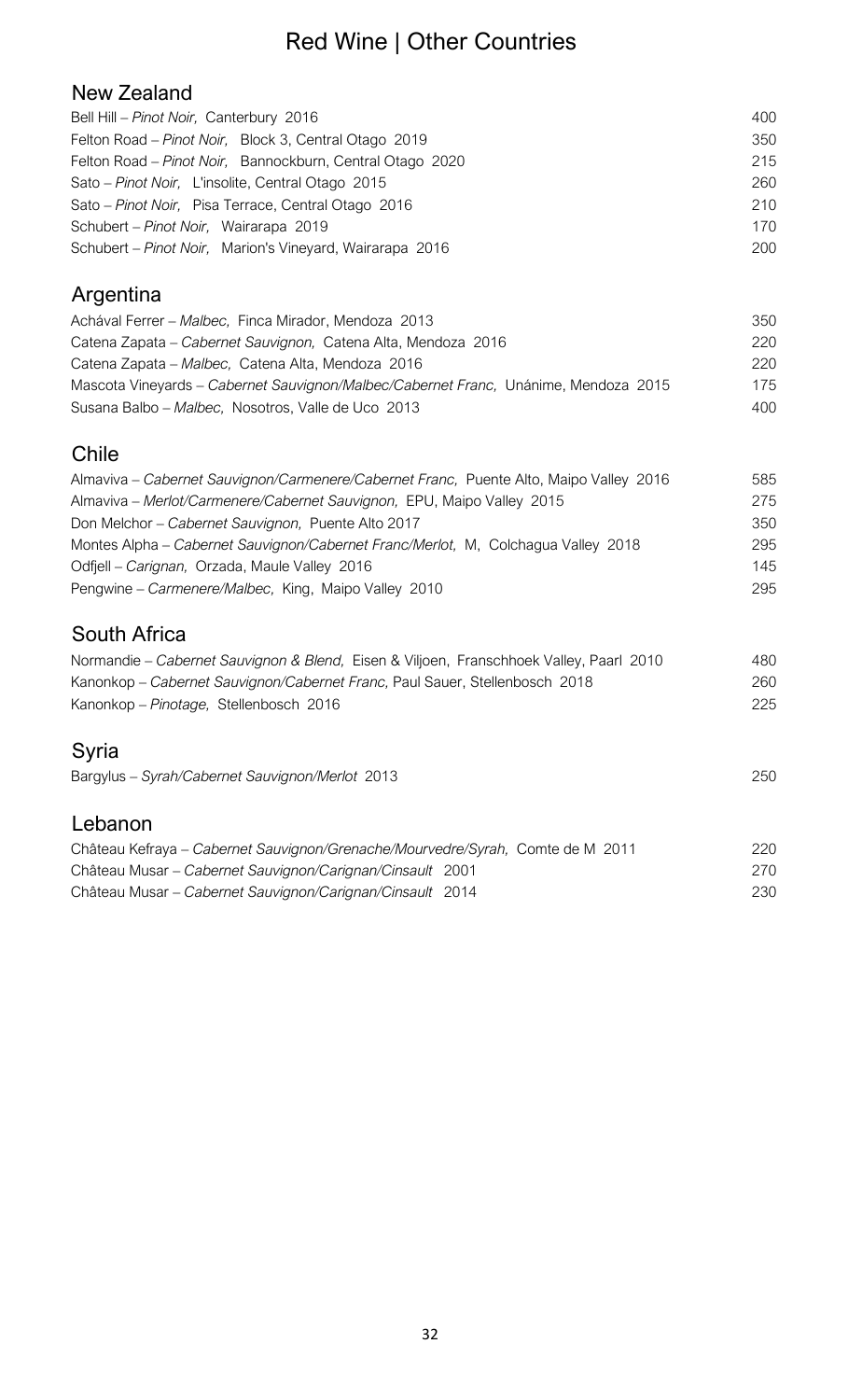# Red Wine | Other Countries (continued)

| <b>Israel</b>                                                                                                |            |
|--------------------------------------------------------------------------------------------------------------|------------|
| Recanati - Cabernet Sauvignon, David Vineyard, Reserve 2017<br>Recanati - Petit Sirah, Galilee, Reserve 2018 | 170<br>195 |
| Morocco                                                                                                      |            |
| Alain Graillot - Syrah, Syrocco, Zenata 2018                                                                 | 125        |
| Austria                                                                                                      |            |
| Paul Achs - Pinot Noir, Burgenland 2009                                                                      | 220        |
| Moric - Blaufränkisch, Burgenland 2017                                                                       | 150        |
| Germany                                                                                                      |            |
| Weingut Sitzius - Pinot Noir, Prestige, Nahe 2011                                                            | 230        |
| China                                                                                                        |            |
| Ao Yun - Cabernet Sauvignon/Cabernet Franc, Yunnan 2014                                                      | 950        |
| Puchang Vineyard - Saperavi, Turpan Valley, Xinjiang 2016                                                    | 200        |